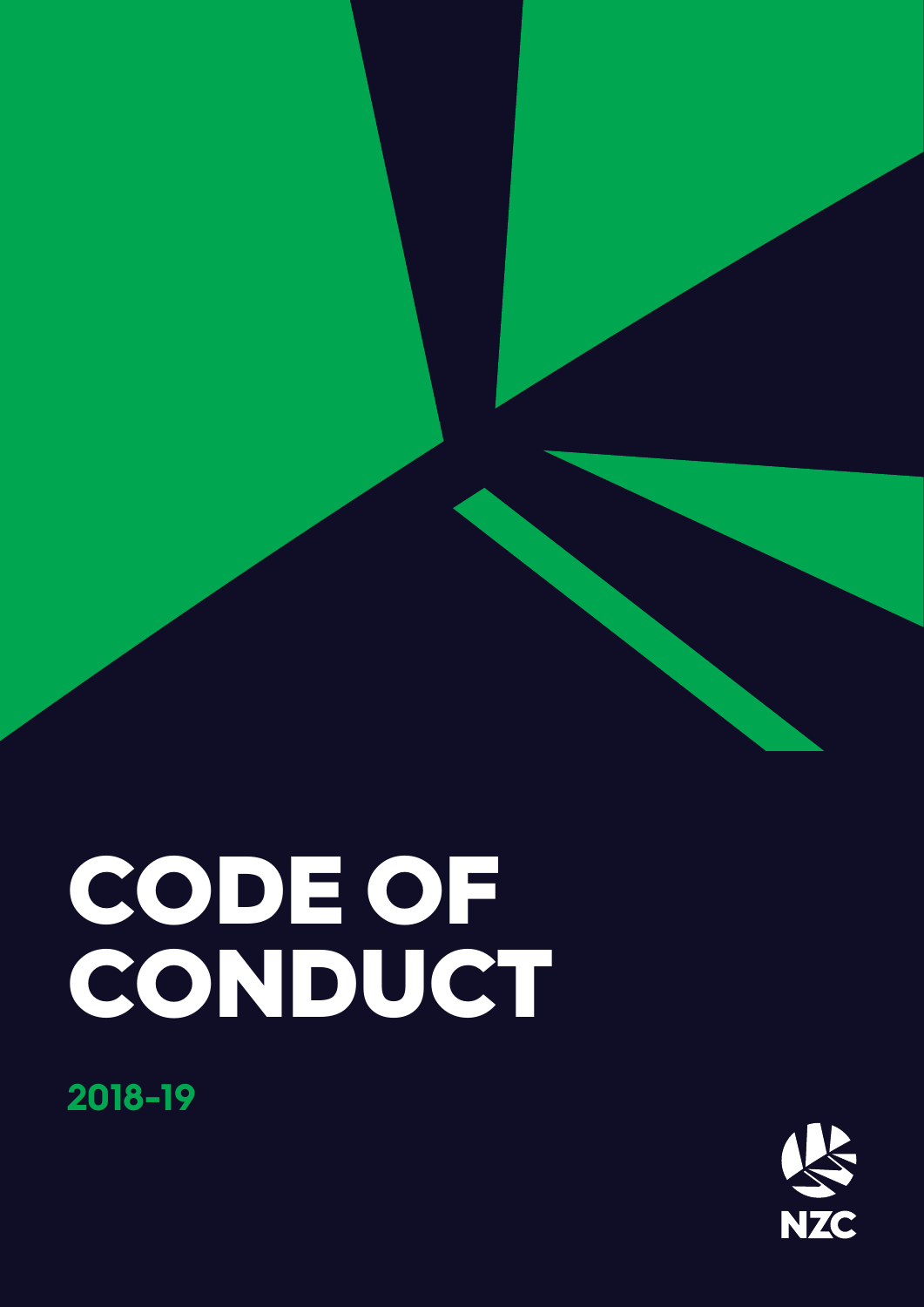## **NZC – CODE OF CONDUCT**

#### **1. Introduction**

This NZC Code of Conduct shall apply to all competitions subject to NZC Playing Conditions.

#### **2. Commissioners and Match Referees**

- 2.1 Each Major Association must nominate and have approved by the Board of NZC ('the Board') sufficient Association Commissioner(s) to hear and decide on any reports of alleged breaches of clauses 3.1, 3.2 and 3.3 below (respectively Rule 3.1, Rule 3.2 and Rule 3.3).
- 2.2 The Board will appoint Match Referees and a minimum of four First Class Commissioners to hear and decide on any reports on alleged breaches: (i) in men's domestic competitions (Plunket Shield, Ford Trophy and Super Smash) and (ii) by professional players in women's domestic competitions (T20 and One Day Competitions).
- 2.3 The Board will appoint a National Commissioner(s) to hear and decide on any appeals from any decision of a First Class Commissioner or Association Commissioner.
- 2.4 If the position of National Commissioner becomes vacant or the National Commissioner is unavailable at any time then a person nominated by the Chairman of the Board NZC shall take the place of the National Commissioner for the specific time or purpose fixed by the Chairman.
- 2.5 The National Commissioner and First Class Commissioners shall have a discretionary power to extend all time limits under this Code, whether or not the time limit has passed.
- 2.6 NZC shall be responsible for maintaining a register of all reports, appeals and decisions taken, and circulating these decisions to all Match Referees and Commissioners from time to time.
- 2.7 If the National Commissioner, one of the First Class or Association Commissioners, or a Match Referee cannot be contacted within any of the time limits herein stated, then contact may be made with the Chief Executive of NZC, his/her nominee or the NZC Board Chairman.

#### **3. Rules of the Code**

#### 3.1 Rule 3.1:

Players and team officials must not indulge in unacceptable behavior on any part of a cricket ground including the field of play. Appendix A sets out a non-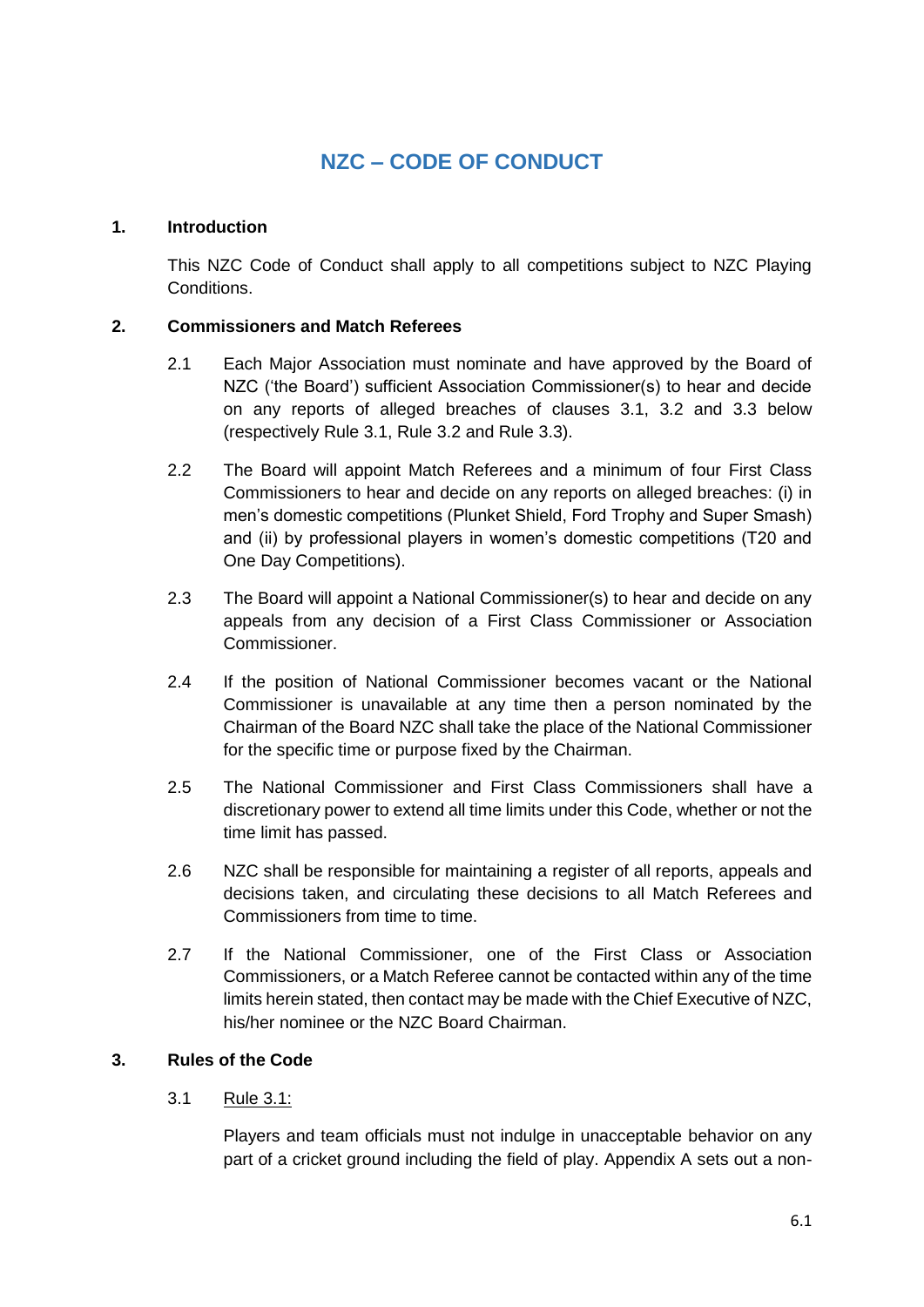exhaustive list of examples of unacceptable behaviour, and how they should be addressed.

Note: For the purposes of this Code the term "team official(s)" shall include without limitation any team manager or team coach appointed by an Association to manage and/or coach a team or any other person holding any official position within cricket.

3.2 Rule 3.2:

Players must not infringe the rules relating to advertising on cricket clothing and equipment as set out in First Class Playing Condition 43.

3.3 Rule 3.3:

Players and team officials must not make any public announcement or media comment or engage in any act, omission or conduct prejudicial to the interests of cricket or which may bring the game of cricket or any cricketer or group of cricketers into disrepute.

#### **4. Eligibility to lodge a report**

- 4.1 An alleged breach of Rules 3.1, 3.2 or 3.3 may be reported by:
	- (a) either, all or both Umpires, including  $3<sup>rd</sup>$  or  $4<sup>th</sup>$  Umpires; or
	- (b) the Chief Executive of NZC (the "Chief Executive NZC"); or
	- (c) a NZC Board member; or
	- (d) the Chairman of any Major or District Association (or his/her nominee); or
	- (e) the appointed match manager; or
	- (f) any team official; or
	- (g) where it is a Level 2, Level 3 Offence or Level 4 Offence that is alleged to have been committed during a match, the Match Referee who was appointed to officiate in that Match. For the avoidance of doubt, the Match Referee is not entitled to report any alleged Level 1 Offence, unless he disqualifies himself from adjudicating and conducting the hearing, and at the same time, refers the matter to a Commissioner in terms of clause 5.7 below.
- 4.2 No alleged breach of Rules 3.1 or 3.2 shall be reported by any of the persons referred to in 4.1(b),  $(c)$ ,  $(d)$ ,  $(e)$ ,  $(f)$  or  $(g)$  above unless they have first consulted with the Umpire or Umpires in respect of any on-field conduct or behavior that is alleged to have breached this code. For the avoidance of doubt, notwithstanding the requirement to consult with the Umpire or Umpires before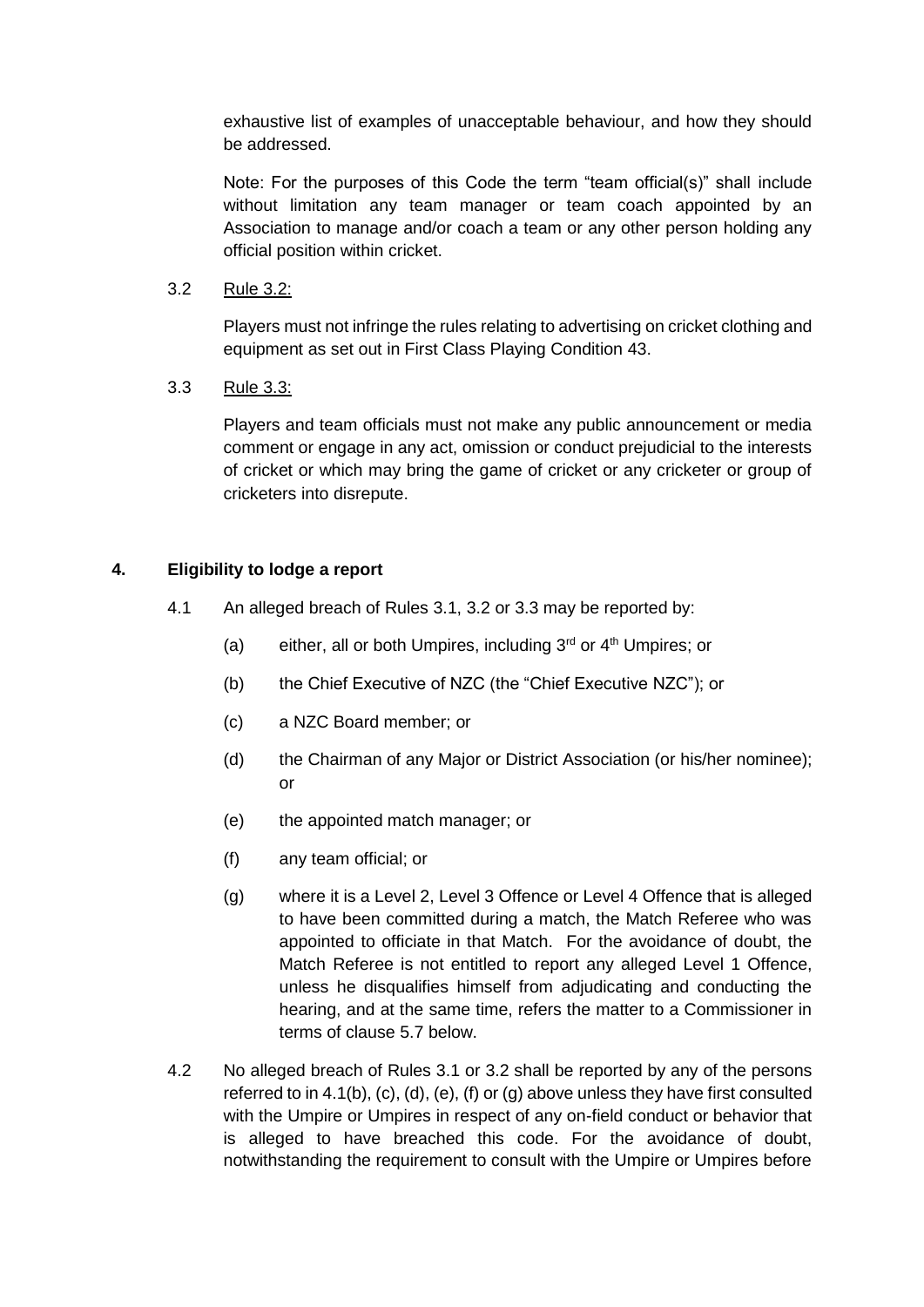making a report, the decision as to whether a report shall be made shall remain that of the person named in Clause 4.1.

4.3 All reports of an alleged breach or breaches of the code must be in writing in the form attached at Appendix B or substantially in compliance with such form stating the level of offending alleged.

#### **5. Reports and Procedure**

#### General

5.1 Alleged infringements of this Code of Conduct shall be dealt with in accordance with the following procedures:

#### Men's Domestic Competitions:

Breach of Rule 3.1 (Level 1 Offence): Reports lodged and matters heard by the Match Referee officiating at the relevant match as set out in clauses 5.2 - 5.7;

Breaches of Rules 3.1 (Level 2, 3 or 4 Offence), 3.2 or 3.3: Reports lodged and matters heard by First Class Commissioners as set out in clauses 5.8 - 5.16;

#### Women's Domestic Competitions:

Breach of Rules 3.1, 3.2 or 3.3: Reports lodged and matters heard by Association Commissioners as set out in clauses 5.17 - 5.24;

#### All other Competitions subject to NZC Playing Conditions:

Breach of Rules 3.1, 3.2 or 3.3: Reports lodged and matters heard by Association Commissioners as set out in clauses 5.17 - 5.24;

Notwithstanding the above, if a player on report is:

- (a) a men's international professional contracted to play in New Zealand or a New Zealand Cricket or Major Association professional player and such report relates to a match below a men's domestic competition match (e.g. a Provincial A, Hawke Cup); or
- (b) a women's international professional contracted to play in New Zealand or a New Zealand Cricket professional player and such report relates to any match in New Zealand subject to this Code,

then any hearing shall be conducted by one of the four NZC appointed First Class Commissioners, irrespective of the cricket competition from which the report emanated. This is to ensure that a consistent approach can be applied to the professional player.

#### Men's Domestic Competitions – Rule 3.1 (Level 1 Offences)

5.2 Where any person entitled to do so wishes to report an alleged breach of Rule 3.1 (Level 1), he/she shall complete a written report in the form attached at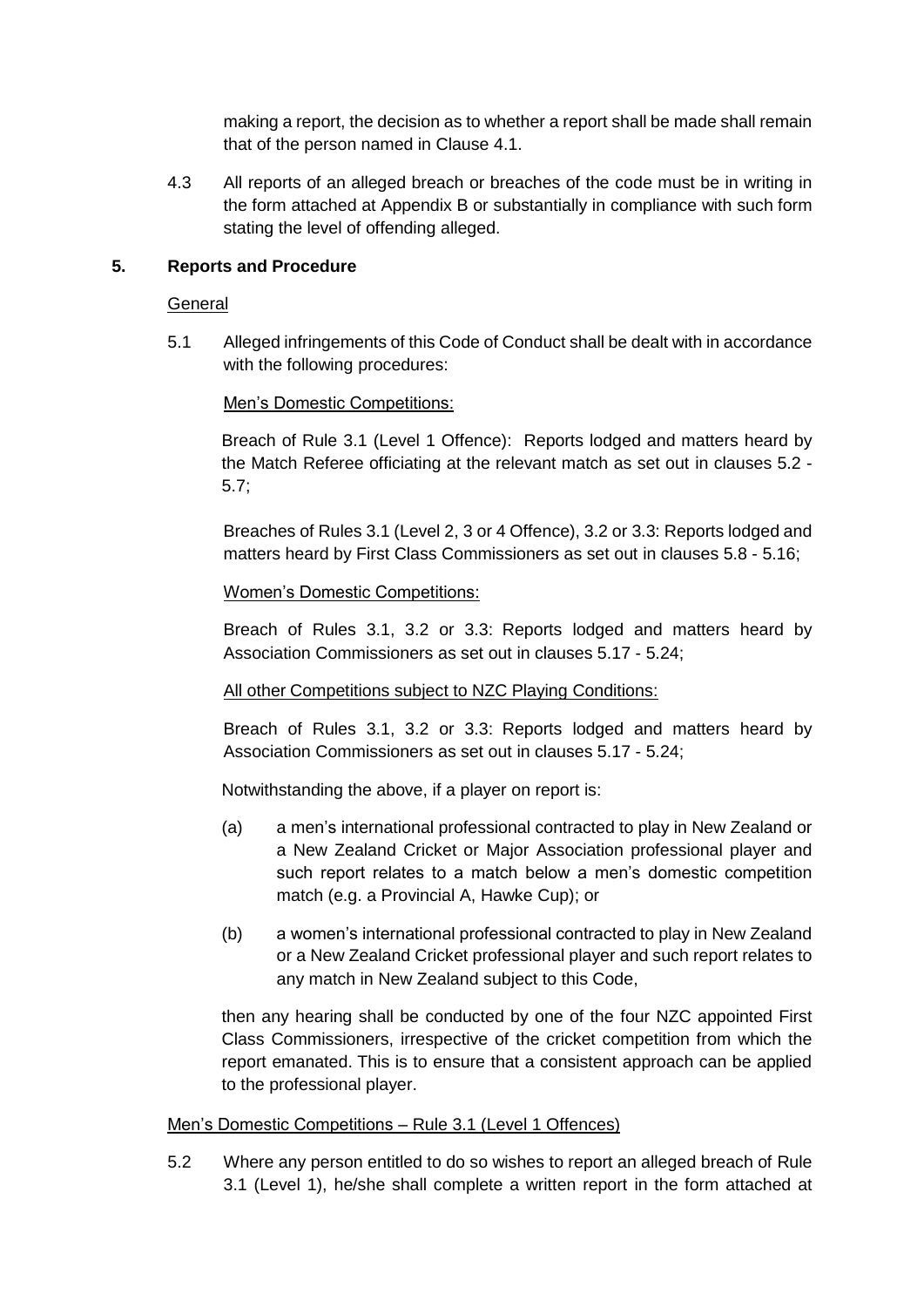Appendix B ("Code of Conduct Report") and provide this to the Match Referee officiating at the relevant match within two hours of the close of the day's play.

- 5.3 The Code of Conduct Report shall describe the alleged conduct in terms of the Levels set out in Appendix A where applicable. Such description shall not bind the Match Referee adjudicating the matter, who shall have the discretion to amend the description of the conduct (to accord with the facts) and the Level of the conduct. NOTE: this means that the Match Referee can both change an offence from a Level 1 to a Level 2 offence (or higher - in which case the matter shall proceed to a hearing in accordance with clause clauses 5.11 - 5.16) and can also assess the conduct in terms of a different offence within Level 1 (as these are set out in Appendix A).
- 5.4 The Match Referee shall consider the Code of Conduct Report and produce a Notice of Charge Form attached at Appendix C. The Match Referee shall then provide a copy of both documents to:
	- (a) the person reported;
	- (b) the captain and team manager of the person reported (save where the report is against the captain then the vice-captain and/or team manager);
	- (c) the NZC General Manager of Cricket Operations (or his/her nominee);
	- (d) the Chief Executive, Executive Director or Secretary of the relevant Major or District Association (or his/her nominee);

The Match Referee shall also provide a copy of the Notice of Charge Form to the initiator of the Code of Conduct Report.

- 5.5 The Notice of Charge shall specify that the player or team official shall have the following three options, to be relayed to the Match Referee in accordance with the timelines set out in the Notice of Charge:
	- (a) he may admit the offence charged and agree to the proposed sanction specified in the Notice of Charge (which sanction shall be strictly at the Match Referee's discretion, but at all times within the appropriate range for a Level 1 offence). In such circumstances, a hearing before a First Class Commissioner shall not be required and no further action shall be taken beyond the sanction proposed; or
	- (b) he may admit the offence charged but dispute the proposed sanction specified in the Notice of Charge, in which case the matter shall proceed to a hearing in accordance with clauses 5.11 - 5.16; or
	- (c) he may deny the offence charged, in which case the matter shall proceed to a hearing in accordance with clauses 5.11 - 5.16.

NOTE: For the avoidance of doubt, the Match Referee determines the proposed sanction specified in the Notice of Charge provided to the player or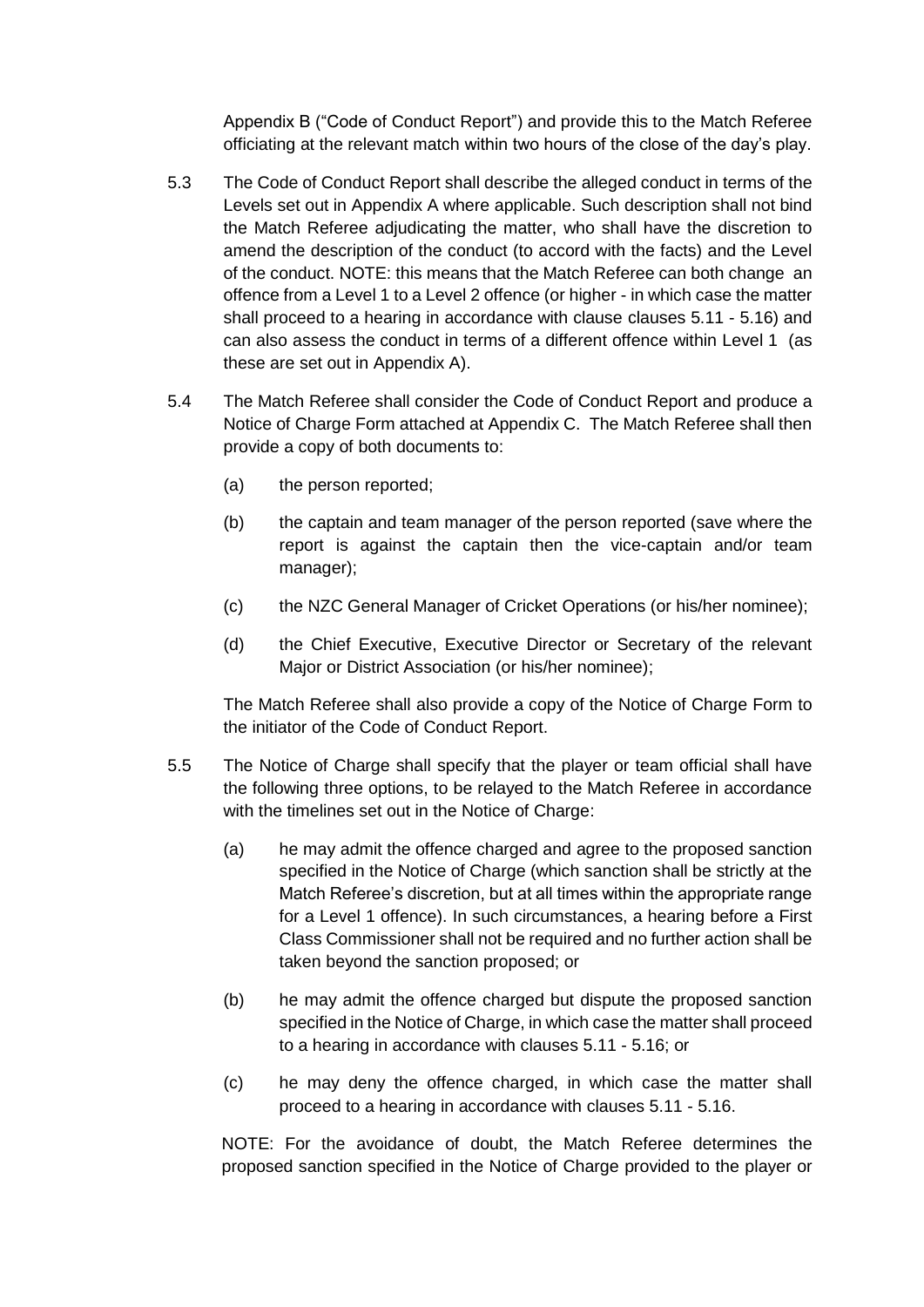team official without having assessed the guilt or innocence of the player or team official.

5.6 The Match Referee must communicate the player's response to the Notice of Charge in a timely manner and notify the same individuals as set out in Clause 5.4.

No-one shall be entitled to make any comment in relation to any such commission and sanction. unless and until the individuals set out in Clause 5.4 have been notified.

- 5.7 For the avoidance of doubt, where a Level 1 Offence is alleged to have been committed by a player and:
	- (a) that player has two or more code of conduct breaches within the previous three seasons; and/or
	- (b) that player has one or more code of conduct breaches within the current season, and/or
	- (c) for whatever reason the Match Referee, at his/her absolute discretion, does not wish to hear the matter or considers that the conduct involved should be charged as a Level 2 Offence;

the matter shall proceed to a hearing in accordance with clause clauses 5.11 - 5.16

#### Men's Domestic Competitions – Rule 3.1 (Level 2, 3 and 4), 3.2 or 3.3 Offences.

- 5.8 Where any person entitled to do so wishes to report an alleged breach of Rules 3.1 (Levels 2, 3 and 4), 3.2 or 3.3, he/she shall complete a written report in the form attached at Appendix B (Code of Conduct Report) and provide this to the Match Referee officiating at the relevant match within two hours of the close of the day's play (in the event of a breach of Rules 3.1 (Levels 2, 3 or 4), or 3.2) or before the end of three working days following the day on which the alleged breach occurred (in the event of a breach of Rule 3.3).
- 5.9 The Code of Conduct Report shall describe the alleged conduct in terms of Appendix A where applicable. Such description shall not bind the First Class Commissioner or National Commissioner adjudicating the matter who shall have the discretion to amend the description of the conduct to accord with the facts and amend the Level of the conduct. NOTE: this means that the First Class Commissioner or National Commissioner can both change an offence to a higher or lower Level and can also assess the conduct in terms of a different offence within a particular Level (as the offences are set out in Appendix A).
- 5.10 The Match Referee shall immediately provide a copy of the Code of Conduct Report to:
	- (a) the person reported;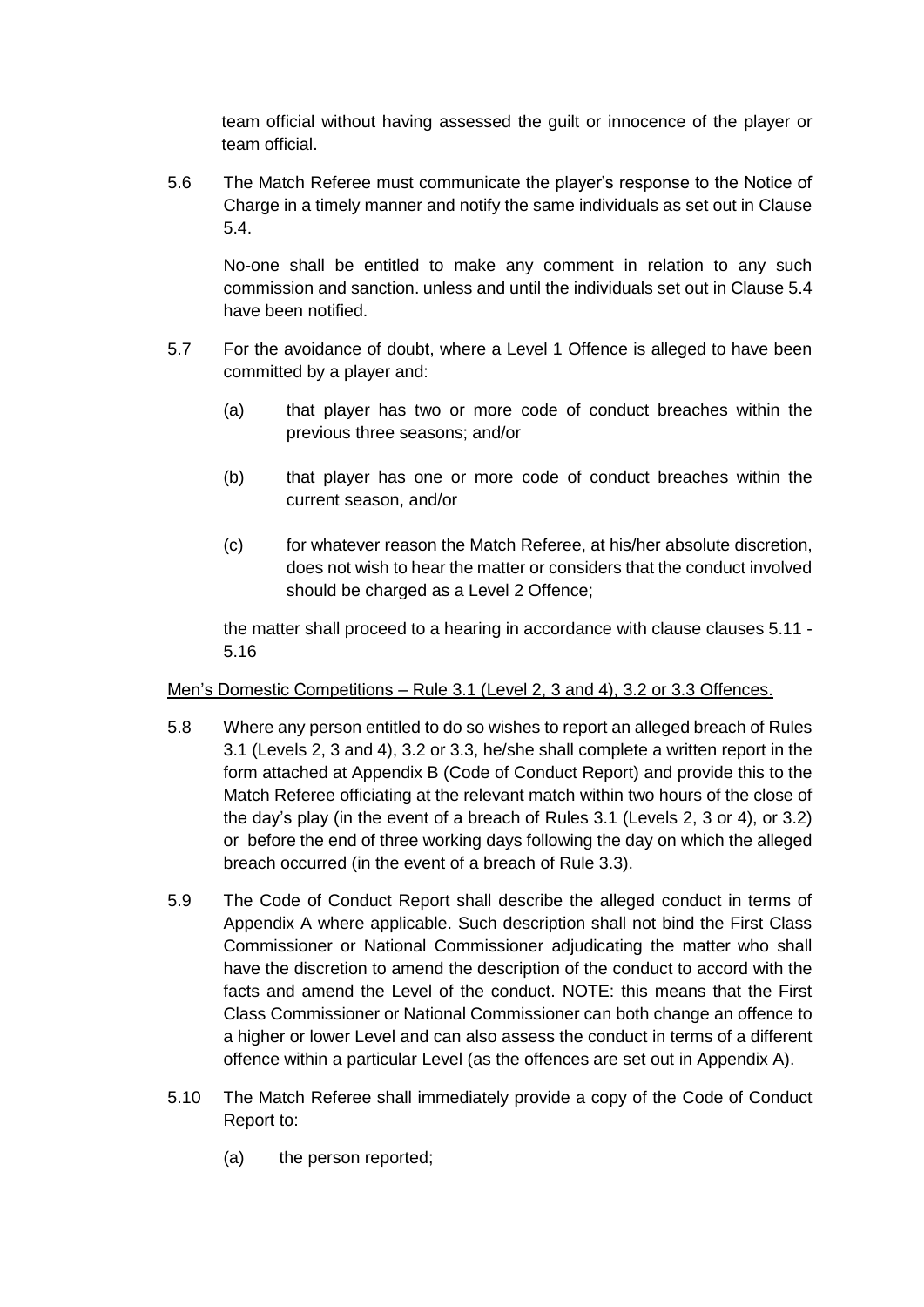- (b) the captain and team manager of the person reported (save where the report is against the captain then the vice-captain and/or team manager);
- (c) the NZC General Manager of Cricket Operations (or his/her nominee);
- (d) the Chief Executive, Executive Director or Secretary of the relevant Major or District Association (or his/her nominee);

NZC's General Manager of Cricket Operations (or his/her nominee) will at the earliest opportunity forward the Code of Conduct Report to a First Class Commissioner for determination.

- 5.11 Upon receipt of the report, the First Class Commissioner will arrange a hearing as soon as possible. Unless excused by the First Class Commissioner for any reason, the hearing shall be attended by:
	- (a) the person reported; and
	- (b) the Captain and/or team manager (save what where the report is against the Captain then the vice-Captain or team manager will attend) and;
	- (c) the initiator of the report
- 5.12 The First Class Commissioner may conduct the hearing using technology including by video or audio conferencing. This process will be managed by NZC and information provided separately.
- 5.13 The First Class Commissioner may require any person subject to the code to attend the hearing where in the opinion of the First Class Commissioner that person might assist in any way.
- 5.14 Where any person required to attend a hearing pursuant to clause 5.11 or 5.13 (other than the person reported) fails to attend without reasonable justification, this may be treated as a breach of clause 3.3 and any person entitled to do so may make a report as set out above.
- 5.15 The First Class Commissioner will hear and decide on the report in a manner which accords with the principles of natural justice and which best ensures the fair and prompt determination of the alleged breach of the code.
- 5.16 The First Class Commissioner must communicate the decision orally within 48 hours of the hearing and must deliver a written decision with full reasons for the decision within 72 hours of the decision being orally communicated. The First Class Commissioner will ensure that the written decision will be forwarded in the first instance to:
	- (a) the player and/or team official concerned;
	- (b) the initiator of the report;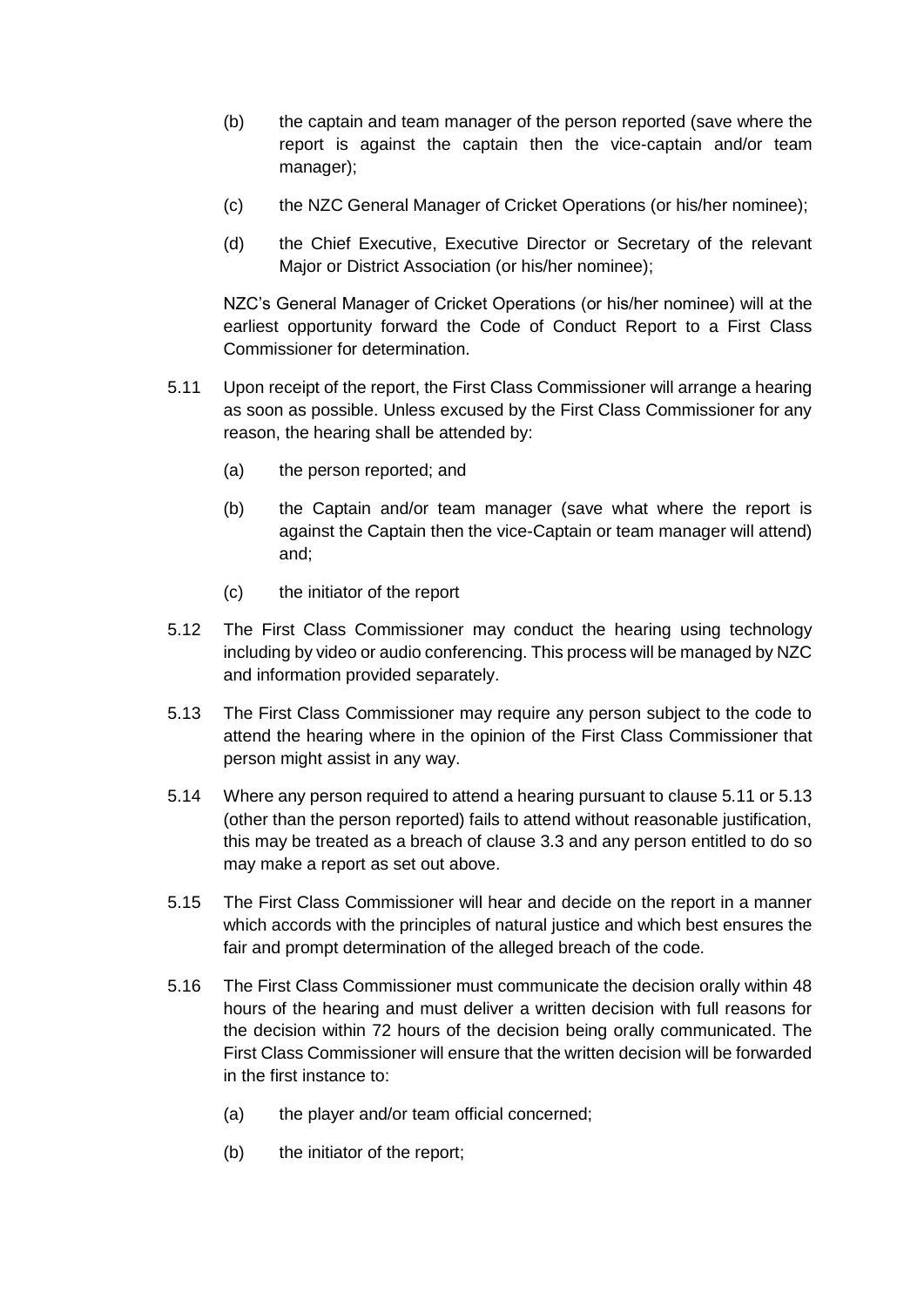- (c) the Chief Executive, Executive Director or Secretary of the Major or District Association or his/her nominee;
- (d) and NZC.

No one shall be entitled to make any comment in relation to any such decision unless and until the person reported has been advised of the First Class Commissioner's decision.

#### All other Competitions subject to NZC Playing Conditions:

- 5.17 Where any person entitled to do so wishes to report an alleged breach of Rules 3.1, 3.2 or 3.3, he/she shall complete a written report in the form attached at Appendix B (Code of Conduct Report) and provide this to the match or tournament manager officiating at the relevant match (as applicable). The Code of Conduct Report must be provided within two hours of the close of the day's play (in the event of a breach of Rules 3.1 or 3.2 or before the end of three working days following the day on which the alleged breach occurred (in the event of a breach of Rule 3.3).
- 5.18 The Code of Conduct Report shall describe the alleged conduct in terms of Appendix A where applicable. Such description shall not bind the Association Commissioner adjudicating the matter who shall have the discretion to amend the description of the conduct to accord with the facts and amend the Level of the conduct. NOTE: this means that the Association Commissioner can both change an offence to a higher or lower Level and can also assess the conduct in terms of a different offence within a particular Level (as the offences are set out in Appendix A).
- 5.19 The match or tournament manager shall immediately provide a copy of the Code of Conduct Report to:
	- (a) the person reported;
	- (b) the captain and team manager of the person reported (save where the report is against the captain then the vice-captain and/or team manager);
	- (c) the NZC General Manager of Cricket Operations (or his/her nominee);
	- (d) the Chief Executive, Executive Director or Secretary of the relevant Major or District Association (or his/her nominee).

The match or tournament manager will at the earliest opportunity forward the Code of Conduct Report to an Association Commissioner for determination.

5.20 Upon receipt of the report, the Association Commissioner must ensure that the person reported is not a person identified in clause 5.1(a) or (b). In the event that they are not, the Association Commissioner will arrange a hearing as soon as possible. Unless excused by the Association Commissioner for any reason, the hearing shall be attended by: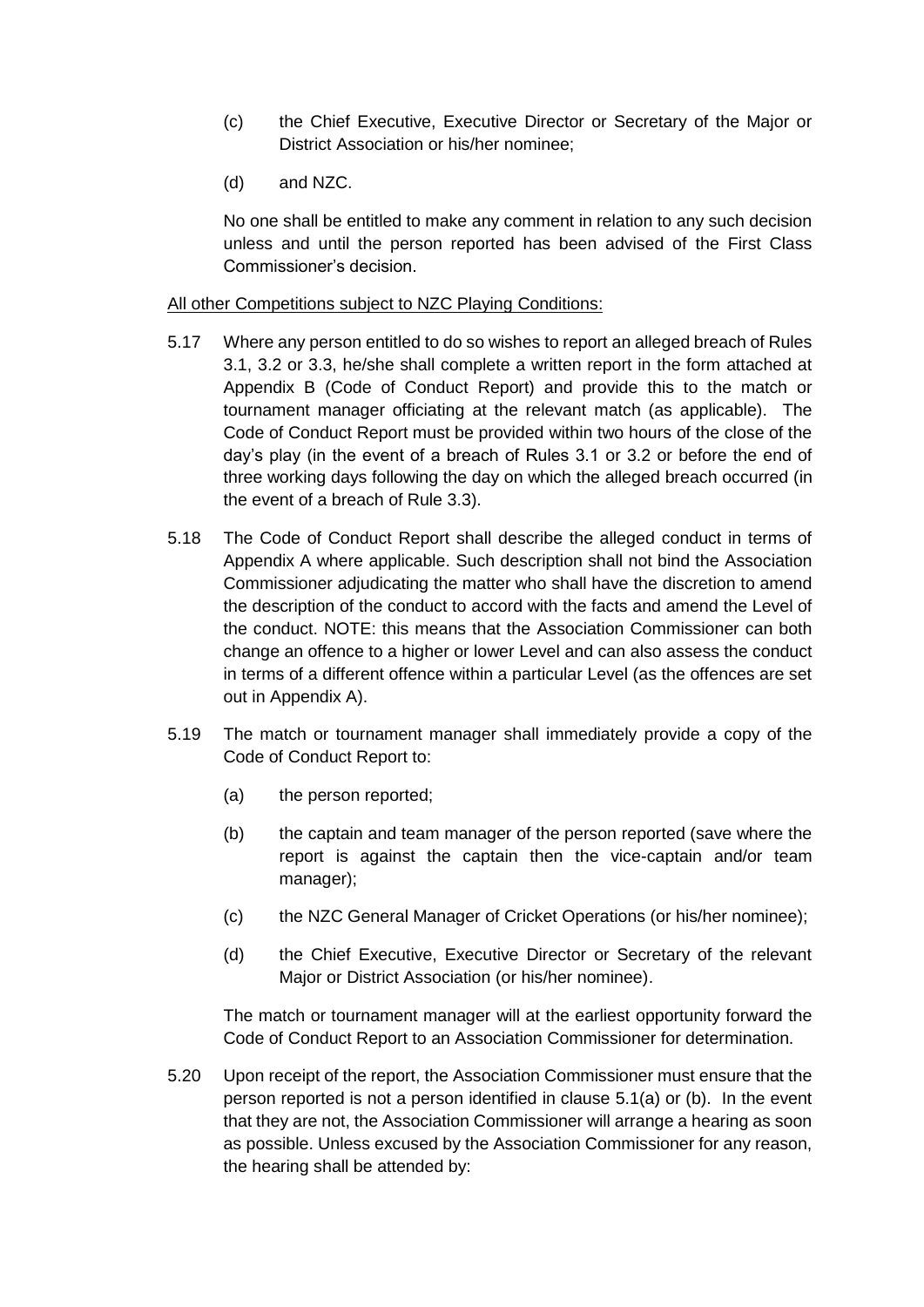- (a) the person reported; and
- (b) the Captain and/or team manager (save what where the report is against the Captain then the vice-Captain or team manager will attend) and;
- (c) the initiator of the report.
- 5.21 The Association Commissioner may conduct the hearing using technology including by video or audio conferencing. This process will be managed by the relevant Major Association and information provided separately.
- 5.22 The Association Commissioner may require any person subject to the code to attend the hearing where in the opinion of the Association Commissioner that person might assist in any way.
- 5.23 Where any person required to attend a hearing pursuant to clause 5.20 5.22 (other than the person reported) fails to attend without reasonable justification, this may be treated as a breach of Rule 3.3 and any person entitled to do so may make a report as set out above.
- 5.24 The Association Commissioner will hear and decide on the report in a manner which accords with the principles of natural justice and which best ensures the fair and prompt determination of the alleged breach of the code.
- 5.25 The Association Commissioner must communicate the decision orally within 48 hours of the hearing and must deliver a written decision with full reasons for the decision within 72 hours of the decision being orally communicated. The Association Commissioner will ensure that the written decision will be forwarded in the first instance to:
	- (a) the player and/or team official concerned;
	- (b) the initiator of the report;
	- (c) the Chief Executive, Executive Director or Secretary of the Major or District Association or his/her nominee; and
	- (d) NZC.

No one shall be entitled to make any comment in relation to any such decision unless and until the person reported has been advised of the Association Commissioner's decision.

#### **6. Appeals – Procedure**

6.1 Where a player or team official or NZC wishes to appeal against any decision of a First Class or Association Commissioner in relation to any alleged breach of the Rules, an application for leave to appeal must be lodged in writing with the Chief Executive NZC within 72 hours of the written decision being provided to the player or team official concerned. The application for leave shall record in full the basis of the application.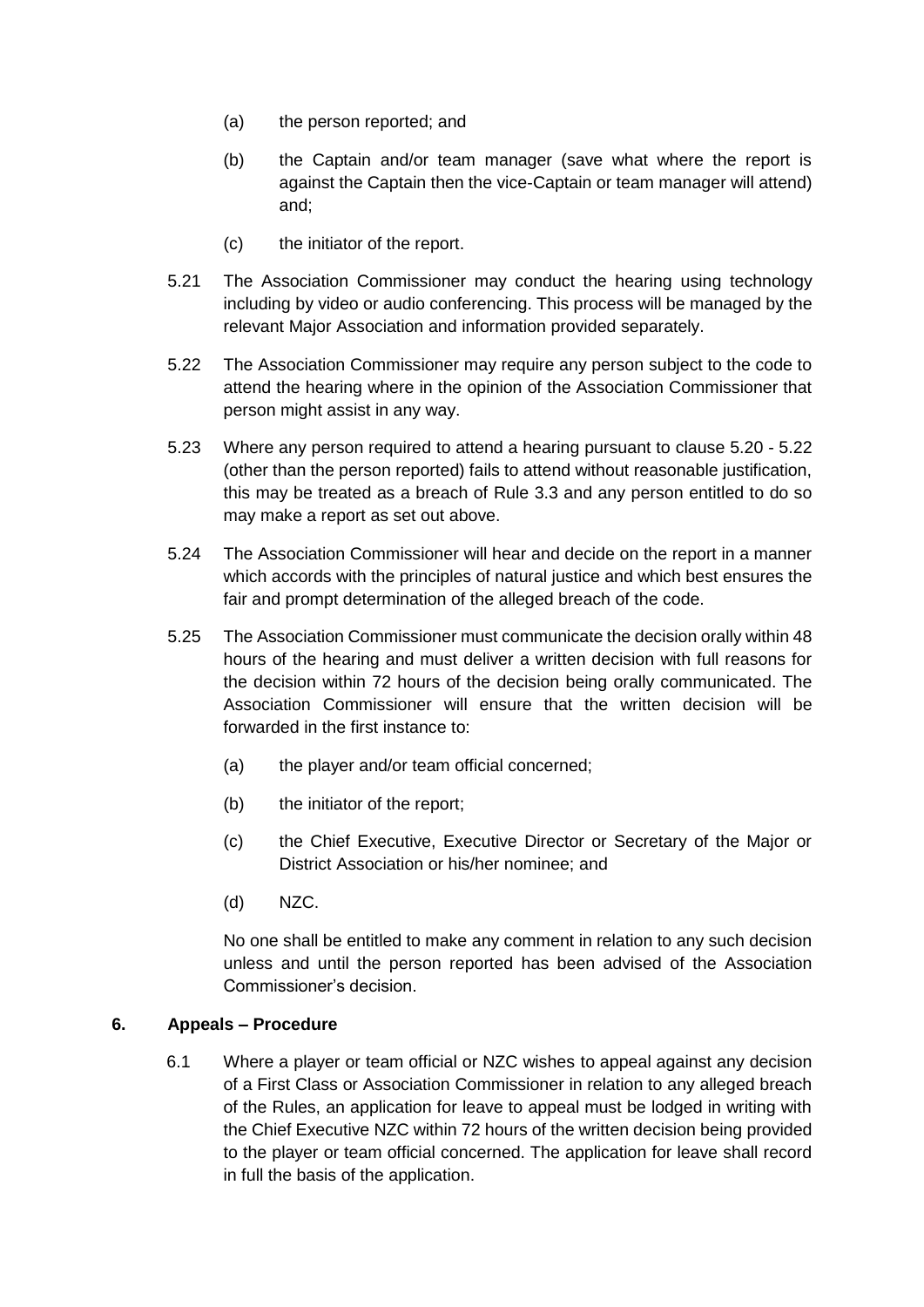- 6.2 The Chief Executive NZC will immediately, on receipt of the application for leave, advise the initiator of the report, the First Class or Association Commissioner, the National Commissioner, and in the case of an application for leave to appeal by NZC, the player or team official concerned.
- 6.3 The National Commissioner will determine the application for leave in his sole discretion and shall give a written decision as to the application for leave which will be advised to those persons with an interest as set out in clause 6.2. The National Commissioner may, if the National Commissioner decides to do so, hear the application for leave at the same time as the substantive appeal.
- 6.4 In the event that leave to appeal is granted (or if the National Commissioner decides to hear the application for leave at the same time as the substantive appeal) the National Commissioner will hear and decide on the appeal in a manner which accords with the principles of natural justice and which best ensures the fair and prompt determination of the appeal. In determining any appeal, the National Commissioner may in his sole discretion set aside, reduce, vary or increase any penalty.
- 6.5 Any decision of the National Commissioner as to the appeal itself shall be communicated to all those persons with an interest as set out in clause 6.2. No one shall be entitled to make any comment in relation to any such decision unless and until the person reported has been advised of the Commissioner's decision.
- 6.6 There shall be no right of appeal from a decision of the National Commissioner either in respect of an application for leave to appeal, or in respect of an appeal which proceeds to hearing.
- 6.7 For the avoidance of doubt, decisions made by a Match Referee pursuant to clause 5.5(a) shall be non-appealable and shall remain the full and final decision in relation to the matter.

#### **7. Penalties**

- 7.1 Where a player or team official has been found in breach of the Code a penalty or any combination of penalties may be imposed pursuant to this Rule.
- 7.2 The penalties that may be imposed are:
	- (a) written censure;
	- (b) a financial penalty which may consist of a match fee or any part of such, or a fine, to a maximum of \$5000.00.
	- (c) (in the case of a Player) suspension from playing in fixtures under the control of the Board or any affiliated association or body or any other match in which NZC is involved including matches under the auspices of ICC.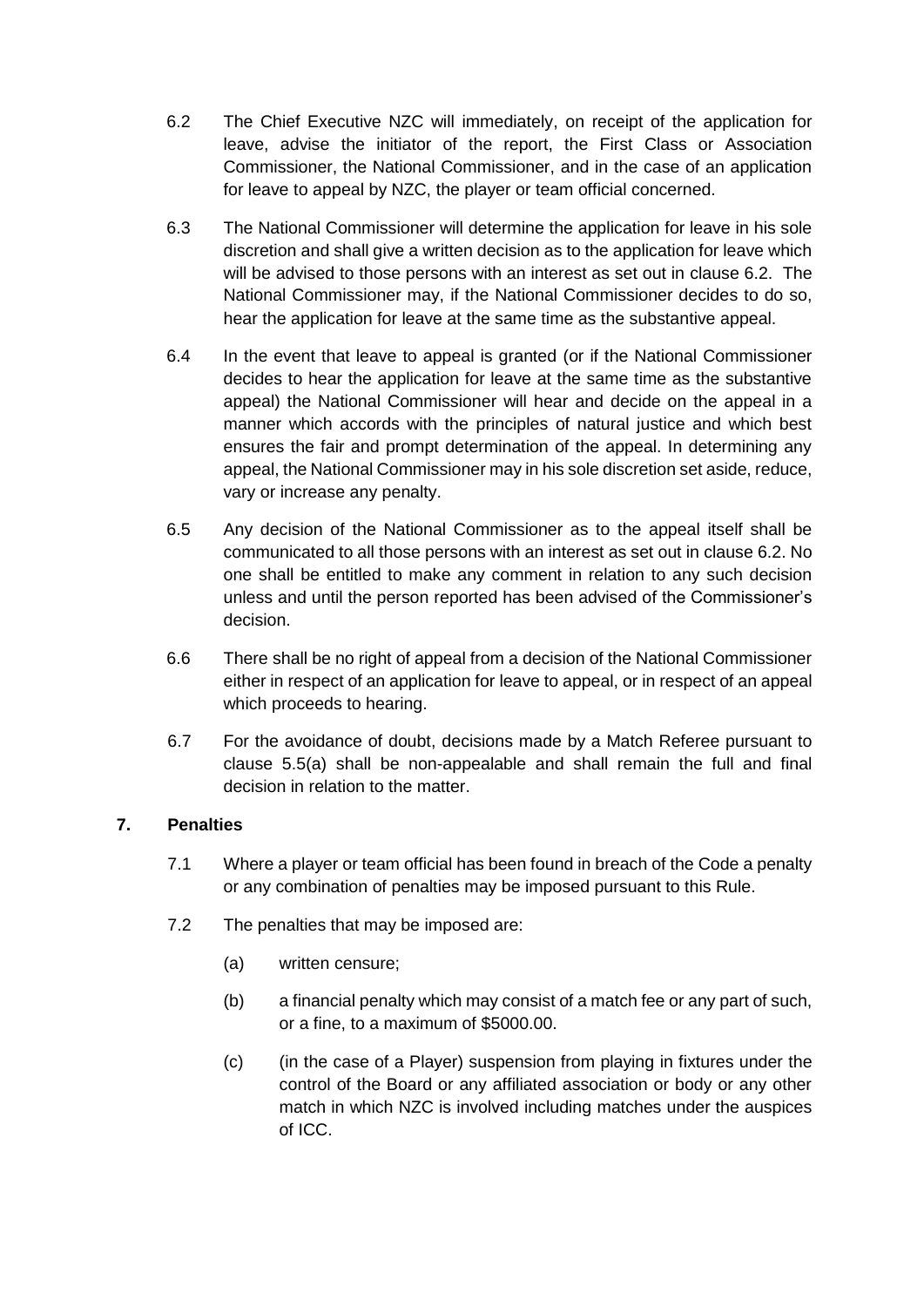(d) (in the case of a Team Official) suspension from any involvement with any team playing in fixtures under the control of the Board or any affiliated Association or body, or any other match in which NZC is involved including matches under the auspices of ICC.

#### 7.3 Levels

Appendix A to this Code classifies breaches under Rule 3.1 at ascending Levels 1, 2, 3 and 4. The levels are to guide those making Reports, the disciplinary process, and to assist players and team officials understand how the Code applies.

#### 7.4 Match fees and financial penalties

The professional game has developed sanctions based on match fees and the NZC Code reflects that but the Code must respond to the fact it applies to contracted players, uncontracted players who receive a match fee and those who receive no payment at all.

A suspension may be considered more appropriate when a player is not contracted.

A financial penalty should not be fixed only by a percentage of a match fee as this would lead to inconsistency given the match fees payable for different levels of cricket (four-day games, one day games and Twenty20 games).

The player's means may be relevant to mitigation of penalty but not to the point financial penalties become subjective. A consistent imposition of financial penalty is intended.

In some cases, the financial penalty may extend beyond a match fee. This may result where the match fee is not sufficient – as a penalty and where a suspension is not required, or would result in loss of a match, and match fee.

#### 7.5 Indicative penalties

- 1. Level 1 the indicative entry level is a written censure and/or the imposition of either a fine or forfeiture of a match fee or part of such. Suspension for a number of matches may be considered appropriate for an uncontracted player. The entry point for Level 1 breaches where a financial penalty is considered appropriate is \$200.00 + GST.
- 2. Level 2 the indicative entry level is a fine or forfeiture of a match fee or part of such, and/or suspension for a number of matches. The entry point for Level 2 offences is \$500.00+ GST where a monetary penalty is considered appropriate.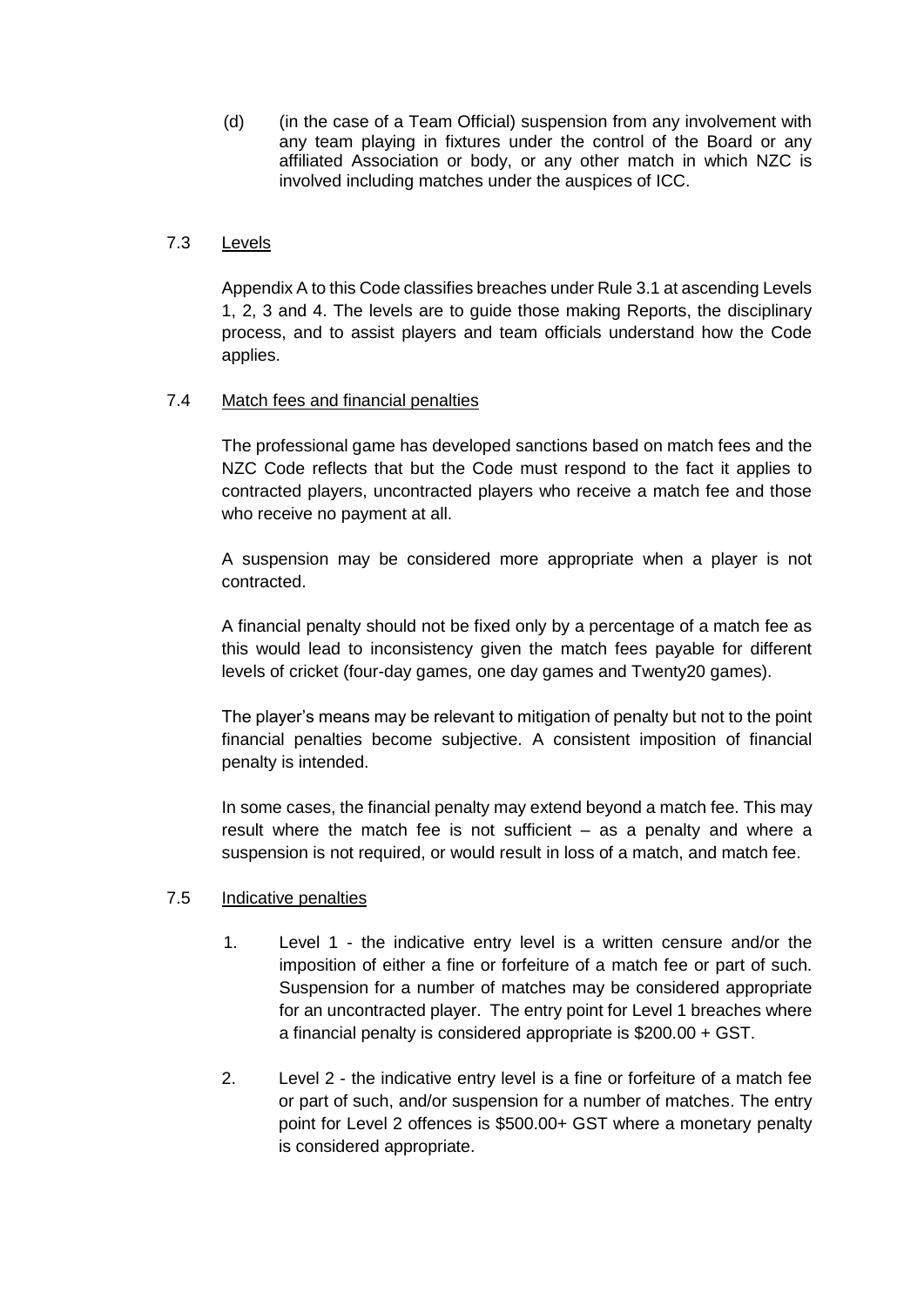- 3. Level 3 the indicative entry level is suspension for a number of matches.
- 4. Level 4 the indicative entry level is lifetime suspension.

#### 7.6 Mitigating and aggravating circumstances

Mitigating and aggravating circumstances will be brought to account in determining the Level, and the penalty.

Mitigating circumstances include without limitation, contrition, apology, good record, and the circumstances in which a breach occurred. Aggravating circumstances include without limitation, the fact that a player is a repeat offender or has ignored an umpire's warning.

Refusal to acknowledge a breach is not an aggravating circumstance, butresults in the absence of a mitigating factor.

Where a player commits three or more breaches within three seasons, a suspension rather than a monetary penalty for the third breach should be considered.

#### 7.7 Suspension

Except where indicated above, suspension for a number of matches is not the primary penalty.

Suspension is intended to have increasing effect through Levels 2, 3 and 4 breaches.

Suspension should take into account the player's schedule. Commissioners will determine the weight to be given to that playing schedule. While suspensions will usually apply to matches of any duration, a player who has three one-day fixtures in his/her playing schedule must be set against a player who has forthcoming three or four day fixtures.

A suspension will bring to account match fees that will be lost.

#### 7.8 Discretion

The Commissioners and Match Referees retain an overall discretion and will endeavour to achieve consistency.

#### 7.9 Payment of Fines

Any fine must be paid within 7 days and any failure to meet this requirement will render the player ineligible and the Team Official ineligible in that capacity for selection, or involvement in any fixture under the control of the Board or any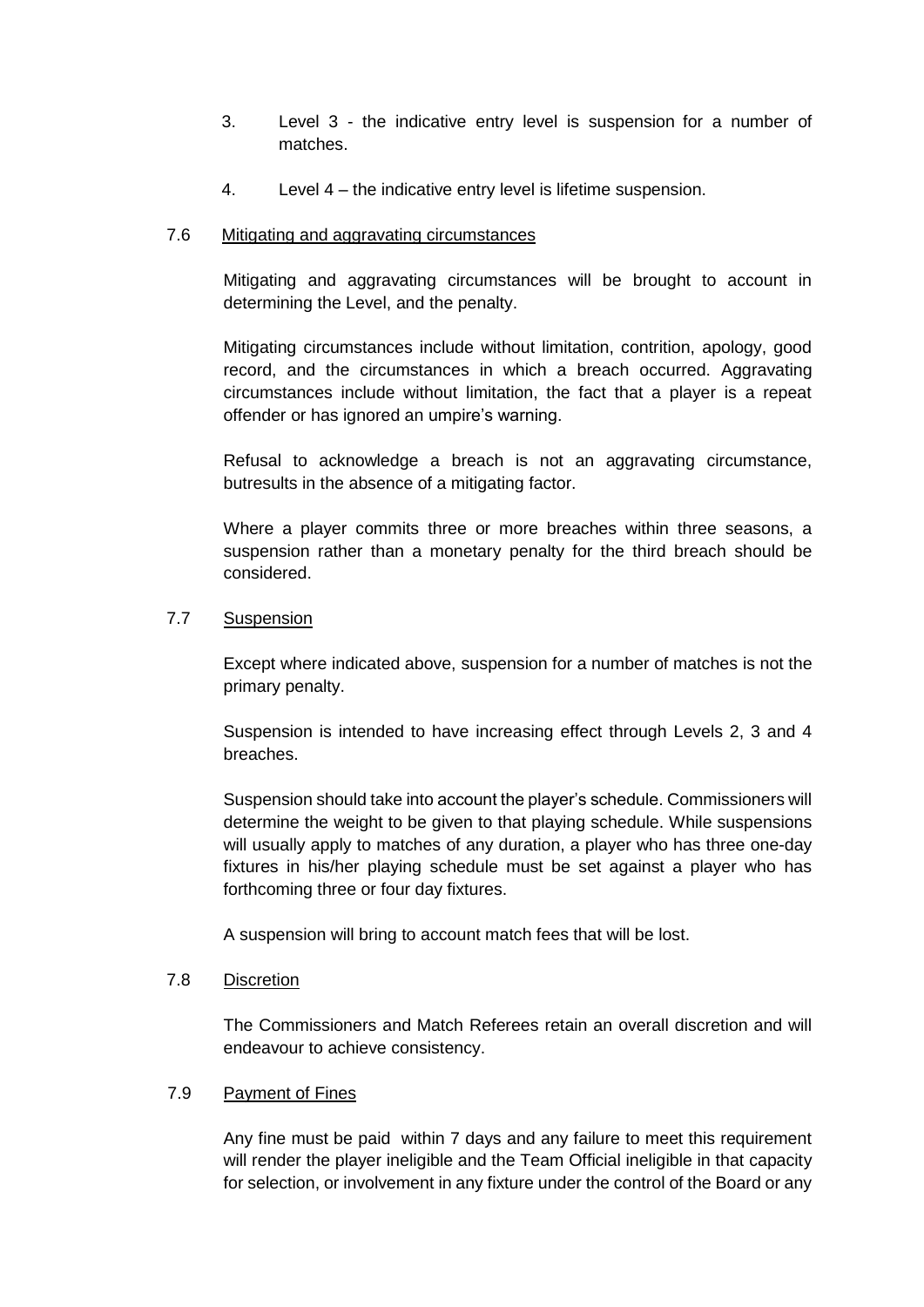of its affiliated Association or bodies or any other match in which NZC is involved, including matches under the auspices of ICC. Payment will be made to the CPA Cricketers Hardship Trust.

#### 7.10 Player Agreement

For the avoidance of doubt, any penalties imposed by the Match Referee, the First Class, Association or National Commissioner may be restricted by the terms of any relevant Player Agreement.

#### 7.11 **Stay of penalty**

Lodging an appeal to the National Commissioner shall not stay the penalty imposed and/or obligations there under, but the National Commissioner may grant a stay in the exercise of discretion on an application made for that purpose.

#### **8. Media**

Only the NZC Chief Executive or the Chairman of the Board NZC (or their nominees) are authorised by NZC to discuss with the media a report, a decision, or an application for leave to appeal, or an appeal and any information regarding that process and the decisions made. In the absence of special reasons, the outcomes of the disciplinary process shall be made public and the offence and penalties applied will be published on NZC's website.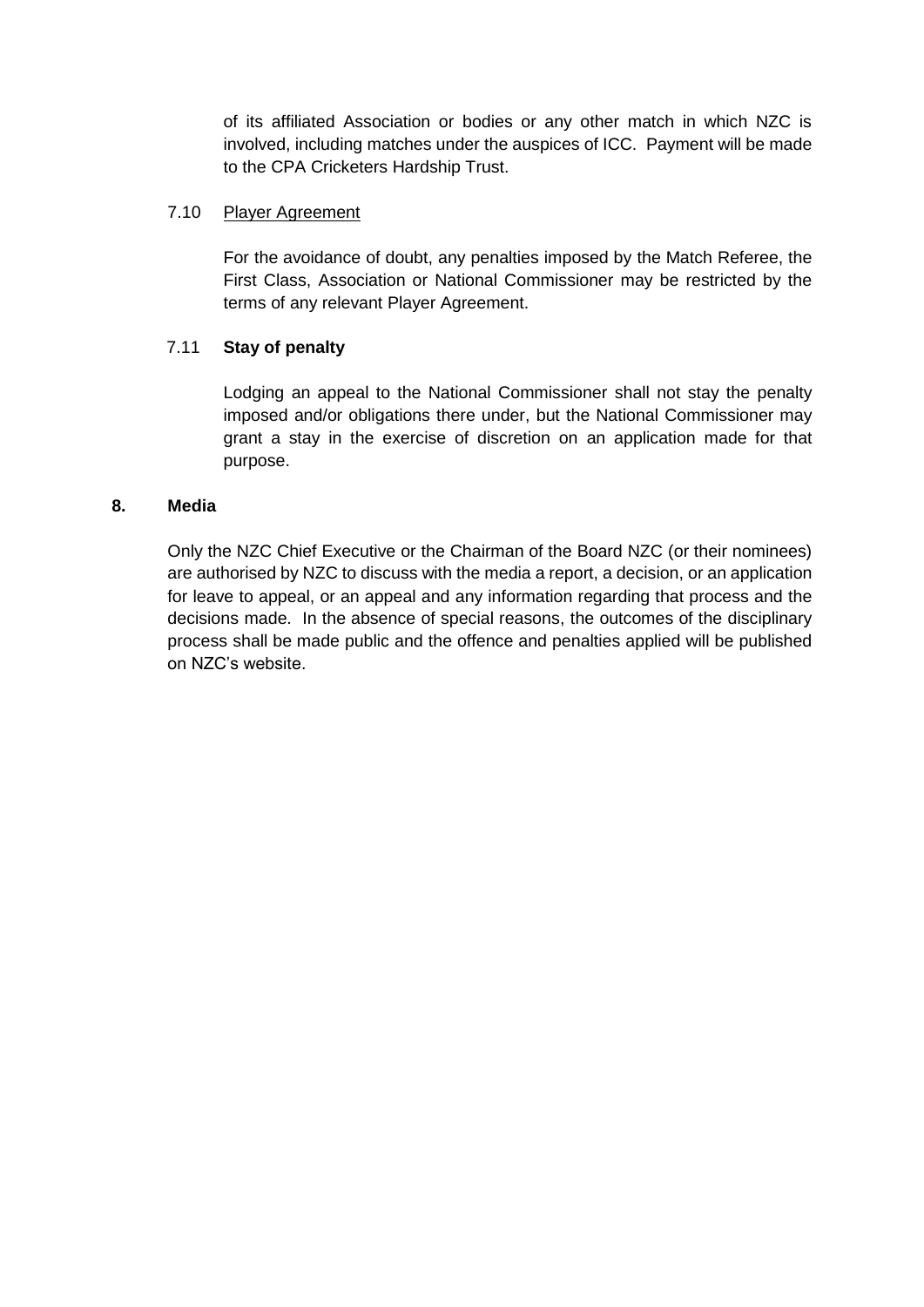#### **APPENDIX A**

The conduct described in Levels 1-4, if committed by a player or team official shall amount to an offence by such player or team official under the Code of Conduct.

Comment: Notes have been provided as guidance as to the nature of conduct that might fall within a particular Level and are not a limiting list of conduct prohibited by such Level.

#### 1. **Level 1 Offences**

1.1 Breach of NZC's rules relating to advertising on cricket clothing and equipment.

Note: Rule 3.2

In all cases, the Umpire shall first require the offending person to remove or cover up the prohibited logo(s) and if this warning is ignored during that match, such conduct will constitute a breach of this provision.

1.2 Abuse of cricket equipment or clothing, ground equipment or fixtures and fittings during a match.

Note: this include any action(s) which fall outside the usual conduct of the same, such as hitting or kicking the wickets and any action(s) which intentionally or negligently result in damage to the advertising boards, boundary fences, dressing room doors, mirrors, windows and other fixtures and fittings.

1.3 Showing dissent at an Umpire's decision during a match.

Note: this includes:

- 1.3.1 obvious disappointment with, or challenge to, an Umpire's decision;
- 1.3.2 an obvious delay in play, or leaving the wicket;
- 1.3.3 shaking the head to indicate challenge to the decision;
- 1.3.4 pointing or looking at the inside edge when given out lbw;
- 1.3.5 pointing to the pad or rubbing the shoulder or giving any other indication the decision is challenged when caught behind;
- 1.3.6 snatching the cap from the Umpire whether in petulance or as a challenge to the Umpire's decision or conduct;
- 1.3.7 requesting a referral to the TV Umpire (other than in the context of a legitimate request for a referral as may be permitted in such a match); and
- 1.3.8 entering into any debate with the Umpire about his decision.

It is no defence to any charge brought under this provision to submit that the Umpire's decision was wrong.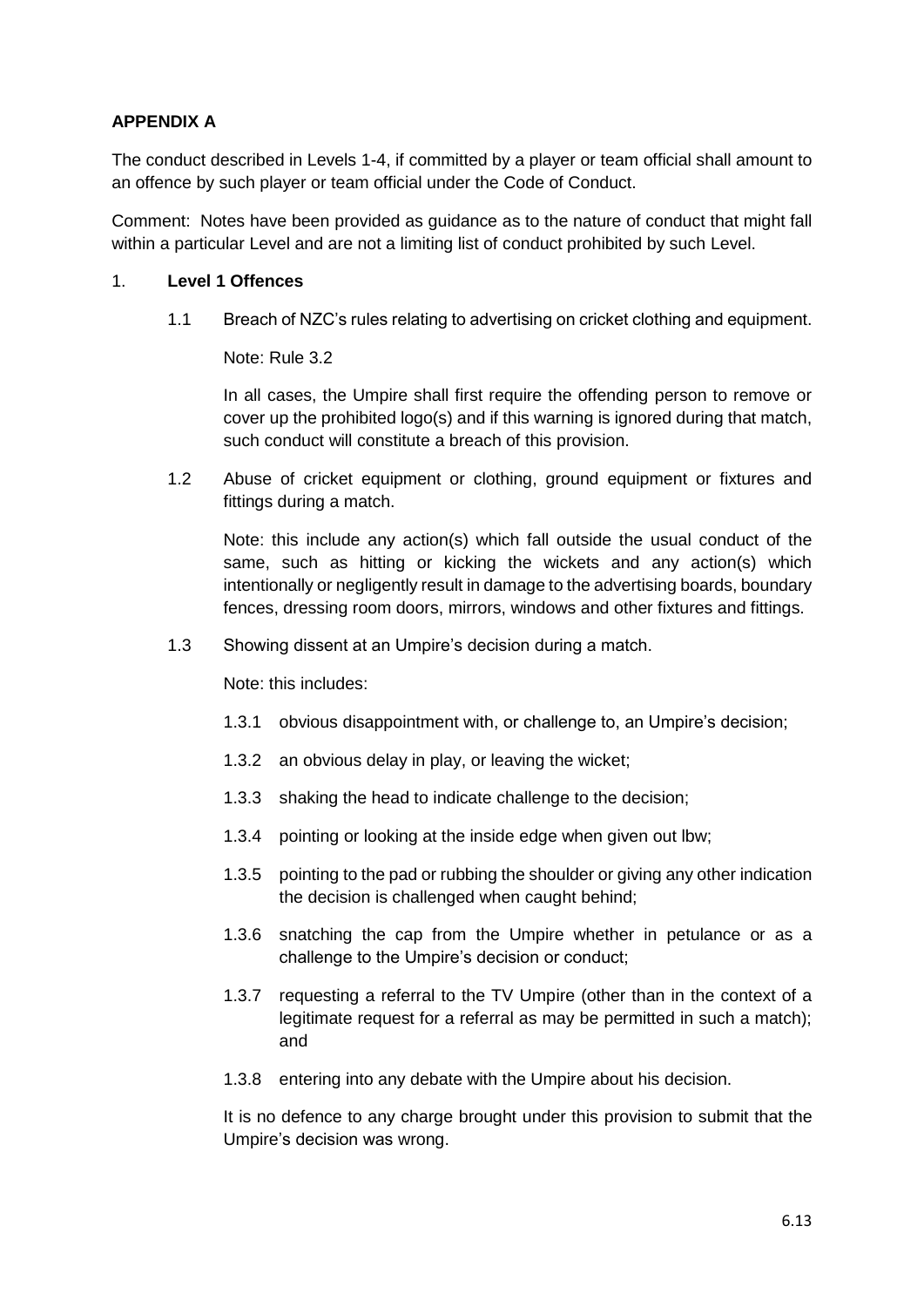1.4 Using language or a gesture that is obscene, offensive or insulting during a match.

Note: this includes:

- 1.4.1 loud or repetitious swearing; and
- 1.4.2 obscene gestures or conduct which is/are not directed at another person, such as swearing at one's own poor play or fortune. This offence is not intended to penalise behaviour which may be regarded as trivial.

When assessing the seriousness of the breach, the Umpire shall be required to take into account the context of the particular situation and whether the words or gesture are likely to:

- (a) be regarded by others on the field of play or outside the playing area as obscene;
- (b) give offence to others in the field of play or outside the playing area; or
- (c) insult another person.

This offence is not intended to cover any use of language or gestures that are likely to offend another person on the basis of their race, religion, gender, colour, descent, national or ethnic origin. Such conduct is prohibited under Level 4 (specifically paragraph 4.5) of this Code.

1.5 Excessive appealing during a match

Note: "excessive" shall include:

- 1.5.1 repeated appealing which is not based on a genuine belief a batsman should be given out; or
- 1.5.2 celebrating a dismissal before the decision has been given, i.e. it is not intended to prevent loud or enthusiastic appealing;
- 1.5.3 it is not intended the Rule should prevent loud or enthusiastic appealing of itself.
- 1.6 Pointing or gesturing towards the pavilion by a bowler or other member of the fielding side upon the dismissal of a batsman.
- 1.7 Public criticism of, or inappropriate comment in relation to an incident occurring in a match, or any player, Team Official, Match Official or team participating in any match, irrespective of when such criticism or inappropriate comment is made.

Note: Without limitation, players and Team Officials will breach this provision if they publicly criticise the Match Officials or denigrate a player or team against which they have played in relation to incidents which occurred in a Match.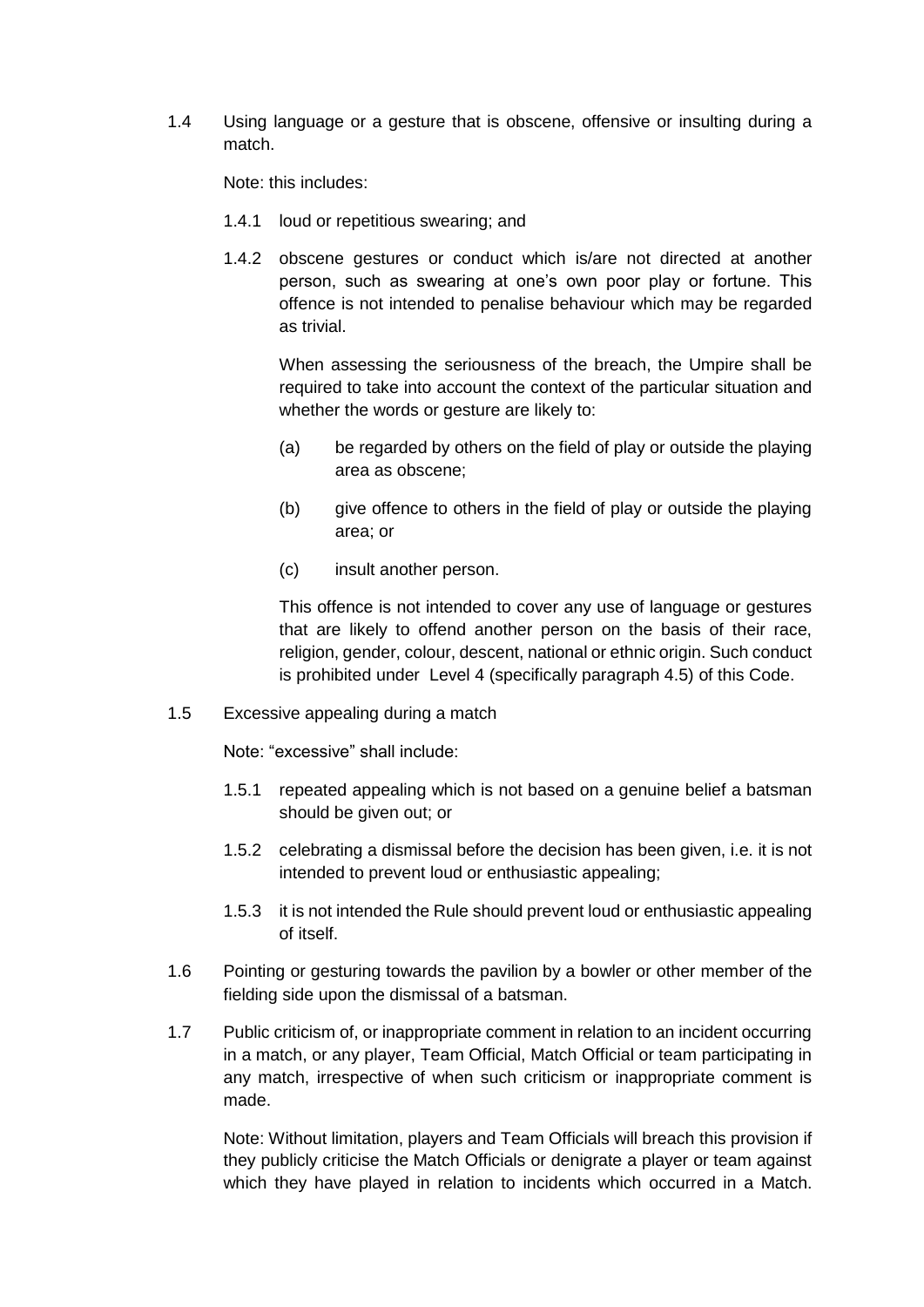When assessing the seriousness of the breach, the context within which the comments are made and the gravity of the offending comments must be taken into account.

1.8 A second failure by a fielding team in one season to meet the minimum over rate requirements contained in the NZC Playing Conditions for a particular match.

Note: Subjective intent on behalf of the team Captain or player to waste time is not required. It is sufficient to establish that the minimum over rate was not met.

- 1.9 Where the facts of the alleged incident are not adequately or clearly covered by any of the above offences, conduct that either:
	- 1.9.1 is contrary to the spirit of the game; or
	- 1.9.2 brings the game into disrepute.

Note: this provision is intended to be a "catch-all" provision to cover all types of conduct of a minor nature that is not covered by the specific offences set out elsewhere in the NZC Code of Conduct.

By way of example, this provision may (depending upon the seriousness and context of the breach) prohibit the following:

- (a) the use of an illegal bat or illegal wicket-keeping gloves;
- (b) deliberate time wasting;
- (c) cheating during a match which is conduct intended to wrongly influence any element of the game, including deliberate attempts to mislead the Umpire;
- (d) failure to comply with the provisions of New Zealand Cricket First Class Playing Condition 15 (declarations); and
- (e) any conduct which is considered 'unfair play' under law 41 of the Laws of Cricket.

By way of further example, this provision may also (depending upon the seriousness and context of the breach) prohibit the following:

- (a) public acts of misconduct;
- (b) unruly public behaviour; and
- (c) inappropriate comments which are detrimental to the interests of the game.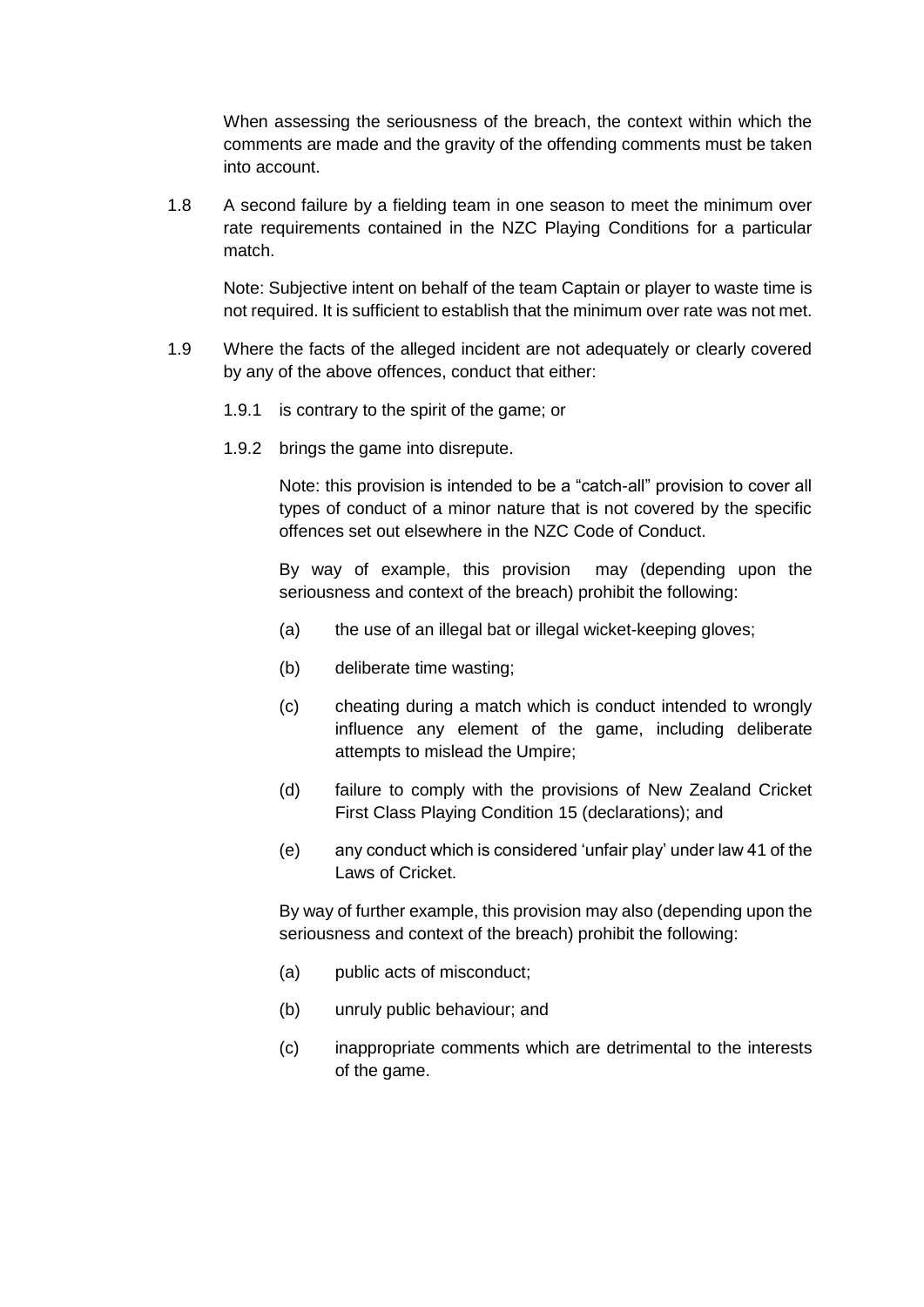#### 2. **Level 2 Offences**

2.1 Showing serious dissent at an Umpire's decision during a match.

Note: Dissent, including the examples given in paragraph 1.3 of Level 1 will be classified as 'serious' when the conduct contains an element of anger, abuse or challenge which is directed at the Umpire or the Umpire's decision or where there is excessive delay in resuming play or leaving the wicket showing such dissent or where there is persistent re-reference to the incident over time. It shall not be a defence to any charge brought under this Rule to submit that the Umpire's decision was wrong.

2.2 Serious public criticism of, or inappropriate comment in relation to an incident occurring in a match or any player, Team Official, Match Official or team participating in any match, irrespective of when such criticism or inappropriate comment is made.

Note: Without limitation, players and Team Officials will breach this rule if they publicly criticise the Match officials or denigrate a player or team against which they have played in relation to incidents which occurred in a match. When assessing the seriousness of the breach, the context within which the comments are made and the gravity of the offending comments must be taken into account.

2.3 Inappropriate physical contact between players in the course of play during a match.

Note: Without limitation, players will breach this regulation if they deliberately walk or run into or shoulder another player.

- 2.4 Charging or advancing towards, or challenging, the Umpire in an aggressive manner when appealing during a match.
- 2.5 Deliberate obstruction in the field of play.
- 2.6 Throwing a ball (or any other item of cricket equipment such as a water bottle) at or near a player, Team Official, Umpire, Match Referee or any other third person in an inappropriate and/or dangerous manner during a match.
- 2.7 Using language or gesture(s) that is seriously obscene, seriously offensive or of a seriously insulting nature to another player, Team Official, Umpire, Match Referee or any other third person during a match.

Note: There will be verbal exchanges between players in the course of play. Rather than seeking to eliminate these exchanges entirely, Umpires will be required to report such conduct that falls below an acceptable standard so as to become more than minor.

When assessing the seriousness of the breach, the Umpire shall be required to take into account the context of the particular situation and whether the words or gesture are likely to: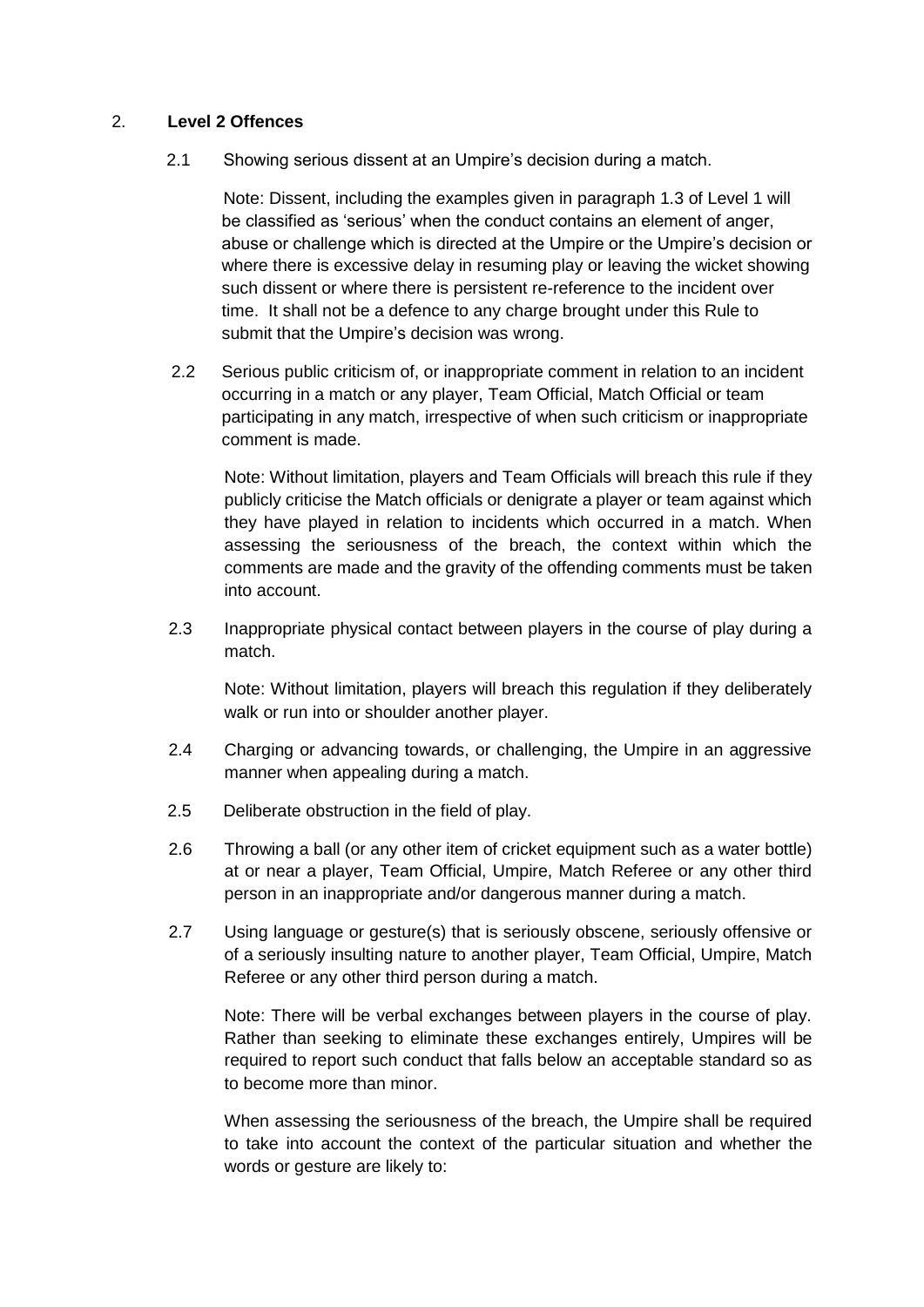- 2.7.1 be regarded as seriously obscene; or
- 2.7.2 give serious offence; or
- 2.7.3 seriously insult another person

This offence is not intended to cover any use of the language or gestures that are likely to offend another person on the basis of their race, gender, colour, descent, national or ethnic origin. Such conduct is prohibited under Rule 4.5 of this Code and must be dealt with according to the procedures set out therein.

2.8 Changing the condition of the ball in breach of Law 41.3 of the Laws of Cricket, as modified by ICC Standard Test Match, ODI and Twenty20 International Match Playing Conditions.

Note: This offence supplements and does not replace ICC Standard Test Match, ODI and Twenty20 International Match Playing Conditions.

Any action(s) likely to alter the condition of the ball which are not specifically permitted under Law 41.3.2 may be regarded as 'unfair'. The following actions shall not be permitted (this list of actions is not exhaustive but included for illustrative purposes).

- 2.8.1 deliberately throwing the ball into the ground for the purpose of roughening it up;
- 2.8.2 applying any artificial substance to the ball; and applying any nonartificial substance for any purpose other than to polish the ball;
- 2.8.3 lifting or otherwise interfering with any of the seams of the ball;
- 2.8.4 scratching the surface of the ball with finger or thumb nails or any implement;
- 2.8.5 attempting to alter the shape of the ball.

The Umpires shall use their judgement to apply the principle that actions taken to maintain or enhance the condition of the ball, provided no artificial substances used, are permitted.

2.9 Any attempt to manipulate a match for inappropriate strategic, tactical or other reasons, including, but not limited to, any conduct which is considered 'unfair play' under Law 42 of the Laws of Cricket.

Note: this provision is intended to prevent the manipulation of matches for inappropriate strategic or tactical reasons (see New Zealand Cricket First Class Playing Condition 15). It may apply to the inappropriate manipulation of a net run rate or accumulation of bonus points or otherwise.

This provision is not intended to cover any corrupt or fraudulent acts (including any use of inside information and/or related betting activity). Such conduct is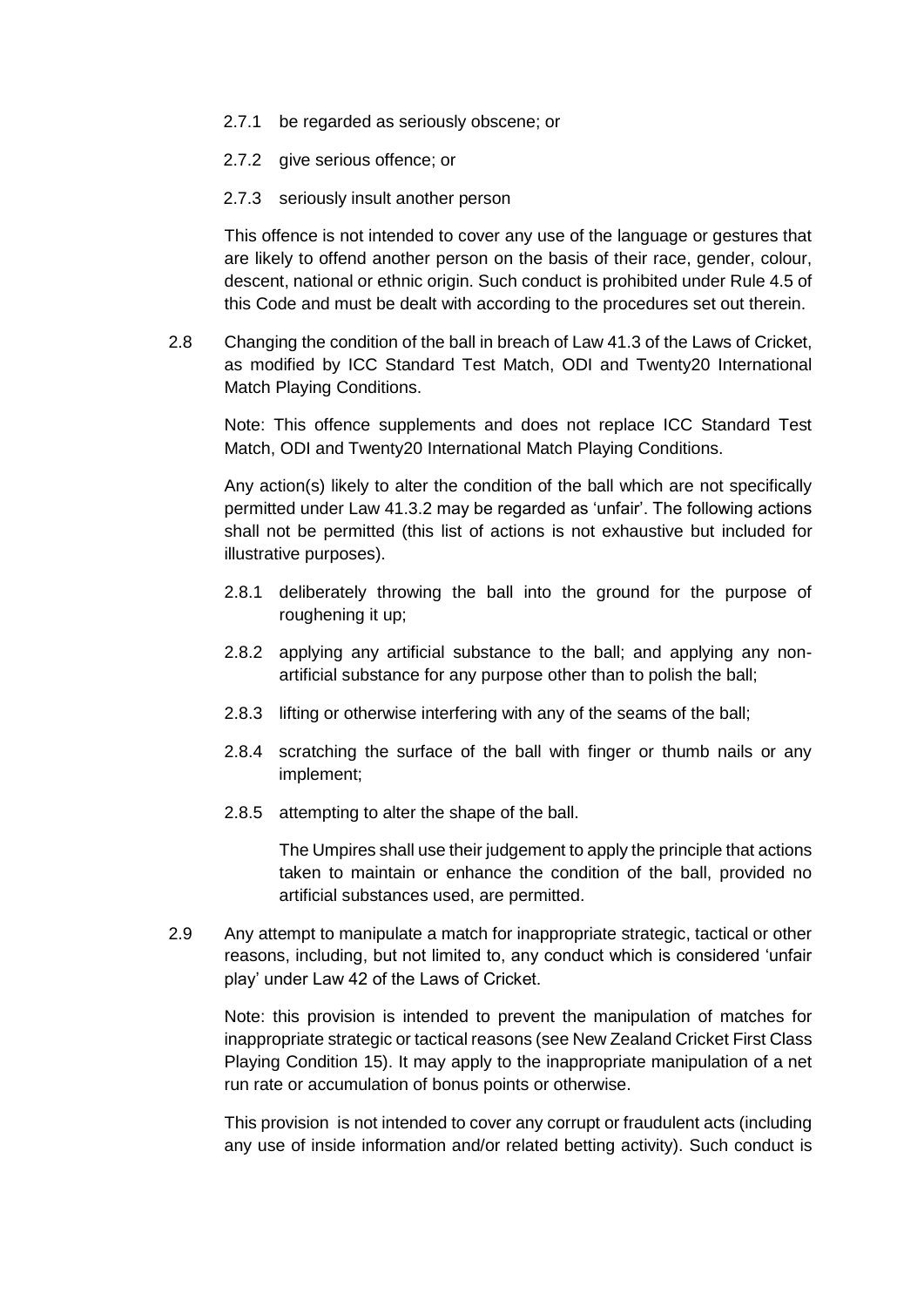prohibited under the ICC's Anti-Corruption Code and must be dealt with according to the procedures set out therein.

The Captain of any team guilty of such conduct shall be held responsible (and subject to sanction) for any offence found to have been committed under this provision.

2.10 A third or subsequent failure by a fielding team in one season to meet the minimum over rate requirements contained in the NZC Playing Conditions for a particular match.

Note: Subjective intent on behalf of the team Captain or players to waste time is not required. It is sufficient to establish that the minimum over rate was not met.

2.11 Where the facts of the alleged incident are not adequately or clearly covered by any of the above offences, conduct that either:

2.11.1 is contrary to the spirit of the game; or

2.11.2 brings the game into disrepute

Note: this provision is intended to be a "catch-all" provision to cover all types of conduct of a serious nature that is not (and, because of its nature, cannot be) adequately covered by the specific offences set out elsewhere in the NZC Code of Conduct.

See guidance notes to paragraph 1.9 of Level 1 for examples of conduct that may (depending upon the seriousness and context of the breach) be prohibited under this provision.

#### 3. **Level 3 Offences**

3.1 Intimidation of an Umpire or Match Referee whether by language or conduct (including gestures) during a match.

Note: Includes appealing in an aggressive or threatening manner, which has or may have the effect of influencing the Umpire in his role.

- 3.2 Threat of assault on another player, Team Official, or any other person (including a spectator) during a match.
- 3.3 Where the facts of the alleged incident are not adequately or clearly covered by any of the above offences, conduct that either:
	- 3.3.1 is contrary to the spirit of the game; or
	- 3.3.2 brings the game into disrepute.

Note: This provision is intended to be a "catch-all" provision to cover all types of conduct of a serious nature that is not (and, because of its nature, cannot be) adequately covered by the specific offences set out elsewhere in the NZC Code of Conduct.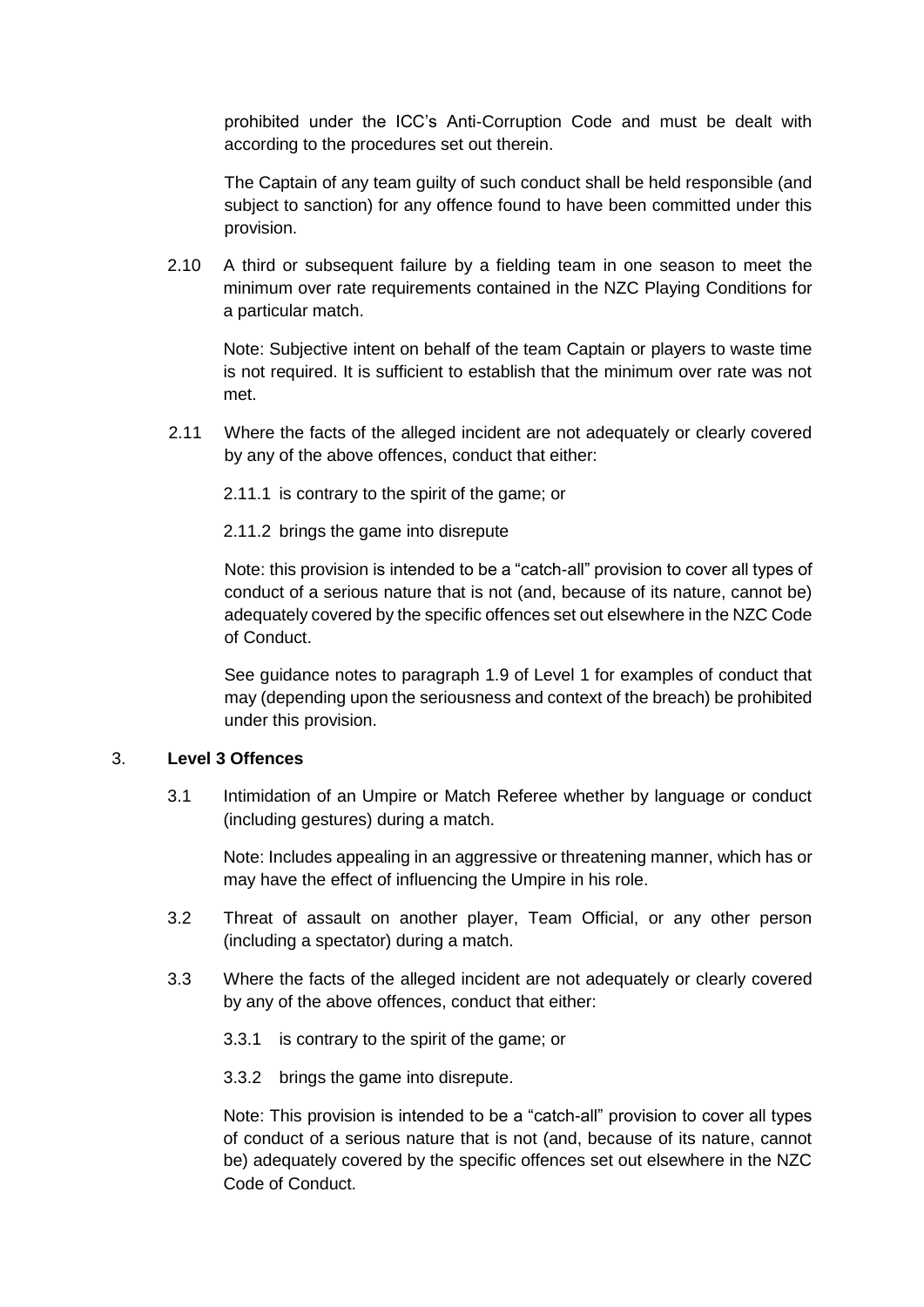See guidance notes to paragraph 1.9 of Level 1 for examples of conduct that may (depending upon the seriousness and context of the breach) be prohibited under this provision.

#### 4. **Level 4 Offences**

- 4.1 Threat of assault on an Umpire or Match Referee during a match.
- 4.2 Physical assault of another player, Team Official, Umpire, Match Referee or any other person (including a spectator) during a match.
- 4.3 Any act of violence on the field of play during a match.
- 4.4 Where the facts of the alleged incident are not adequately or clearly covered by any of the above offences, conduct that either:
	- 4.4.1 is contrary to the spirit of the game; or
	- 4.4.2 brings the game into disrepute.

Note: this provision is intended to be a "catch-all" provision to cover all types of conduct of a serious nature that is not (and, because of its nature, cannot be) adequately covered by the specific offences set out elsewhere in the NZC Code of Conduct.

See guidance notes to paragraph 1.9 of Level 1 for examples of conduct that may (depending upon the seriousness and context of the breach) be prohibited under this provision.

4.5 A player or Team Official using any language or gestures that offend, insult, disparage or vilify another person on the basis of that person's race, religion, gender, colour, descent or origin.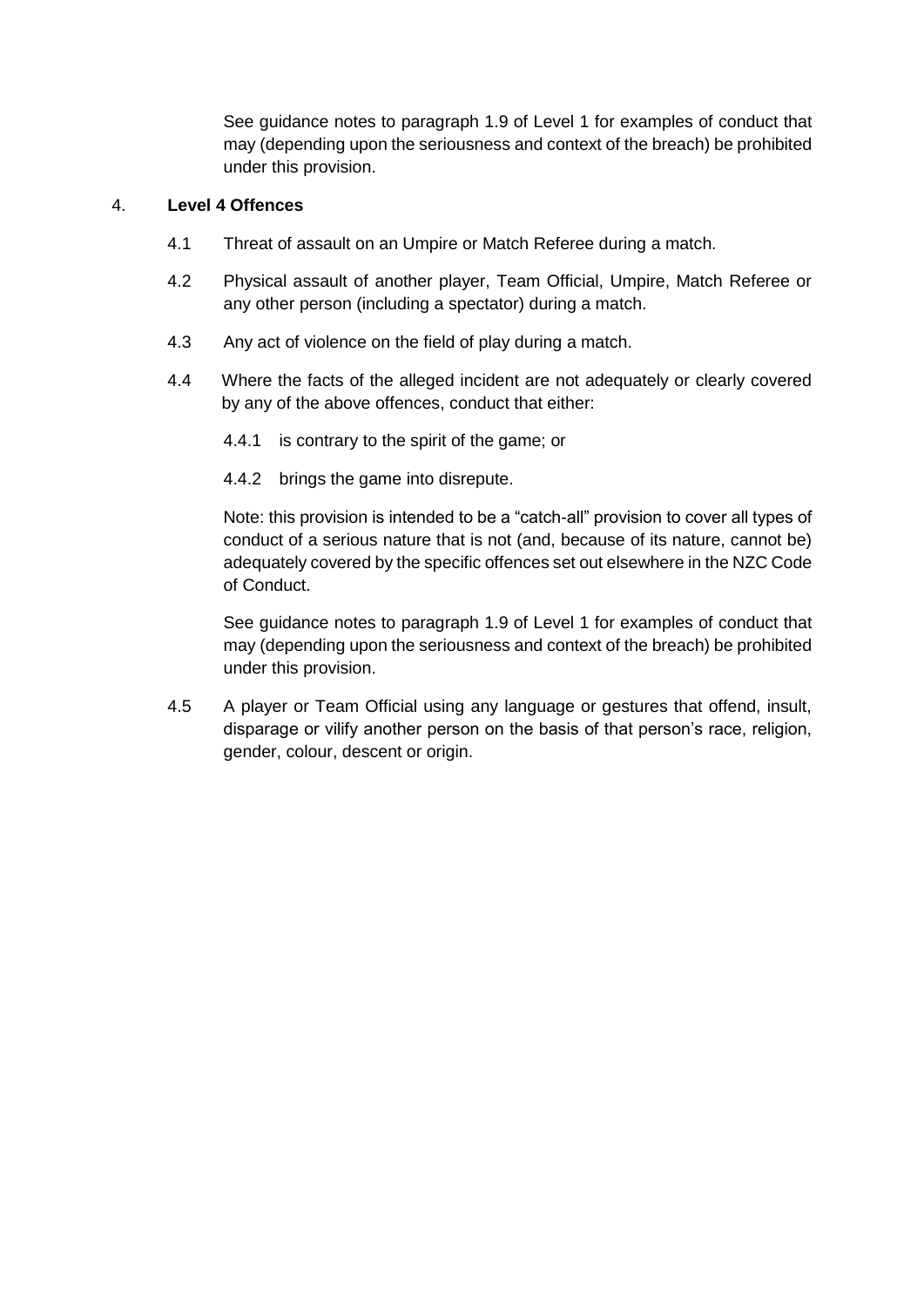### **APPENDIX B - NZC CODE OF CONDUCT REPORT**

In accordance with Rule\_equal of the NZC Code of Conduct I/we make the following report:

| Date report prepared:                                                                                                                                                                |  |                         |           |                                                    |                    |
|--------------------------------------------------------------------------------------------------------------------------------------------------------------------------------------|--|-------------------------|-----------|----------------------------------------------------|--------------------|
| <b>Prepared By:</b>                                                                                                                                                                  |  |                         |           |                                                    |                    |
| Match:                                                                                                                                                                               |  |                         |           |                                                    |                    |
| Dates:                                                                                                                                                                               |  |                         |           |                                                    |                    |
| <b>Umpires:</b>                                                                                                                                                                      |  |                         |           |                                                    |                    |
| I/We wish to bring to your attention my/our belief that during the match aforementioned above conduct amounting to<br>a breach of the Code of Conduct occurred. Those involved were: |  |                         |           |                                                    |                    |
| <b>PLAYER(S)</b>                                                                                                                                                                     |  | <b>TEAM OFFICIAL(S)</b> |           | <b>TEAM</b>                                        |                    |
|                                                                                                                                                                                      |  |                         |           |                                                    |                    |
| I/We believe that the conduct breached Rule                                                                                                                                          |  |                         |           | of the Code and as described in Appendix A, clause |                    |
| THE CIRCUMSTANCES WERE AS FOLLOWS:                                                                                                                                                   |  |                         |           |                                                    |                    |
| The day's play concluded at                                                                                                                                                          |  |                         | PM        | AM/                                                | DAY / MONTH / YEAR |
| If applicable, the appointed Match Referee was<br>notified OR                                                                                                                        |  |                         | PM        | AM/                                                | DAY / MONTH / YEAR |
| The Chief Executive, Executive Director or<br>Secretary of the Major Association / District<br>Association was notified.                                                             |  |                         | <b>PM</b> | AM/                                                | DAY / MONTH / YEAR |

| SIGNED             | SIGNED      |  |
|--------------------|-------------|--|
|                    |             |  |
| <b>NAME</b>        | <b>NAME</b> |  |
|                    |             |  |
| <b>CONTACT No.</b> | CONTACT     |  |
|                    | No.         |  |
|                    |             |  |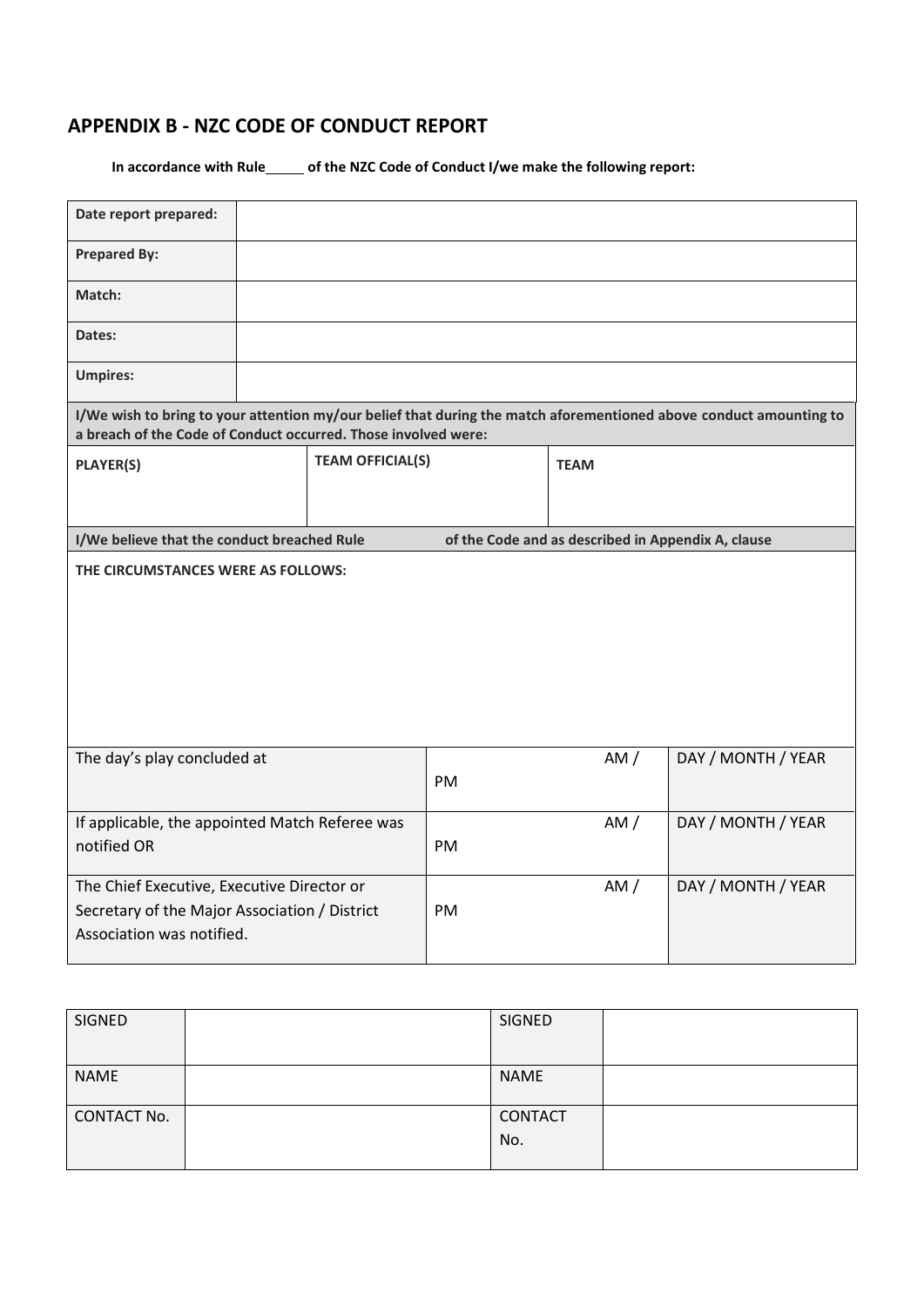#### **APPENDIX C - NZC CODE OF CONDUCT NOTICE OF CHARGE FORM**

**This form is to be completed and sent (together with a copy of the NZC Code of Conduct Report form) for each of the individuals described in clause 5.4 (in the case of a Level 1 offences).**

**1. Notice of Charge** 

This form should be treated as formal notification that the following Player/Team Official has been charged with an offence under the NZC Code of Conduct:

*Note: For the avoidance of doubt, the Match Referee calculates the proposed sanction in the Notice of Charge provided to the Player or Team Official without having determined the guilt or innocence of the Player or Team Official.*

Name:

Team:

Occasion (match/event etc):

Level of offence (Level 1 or 2):

Specific offence: (see Appendix A of the Code of Conduct):

Proposed sanction: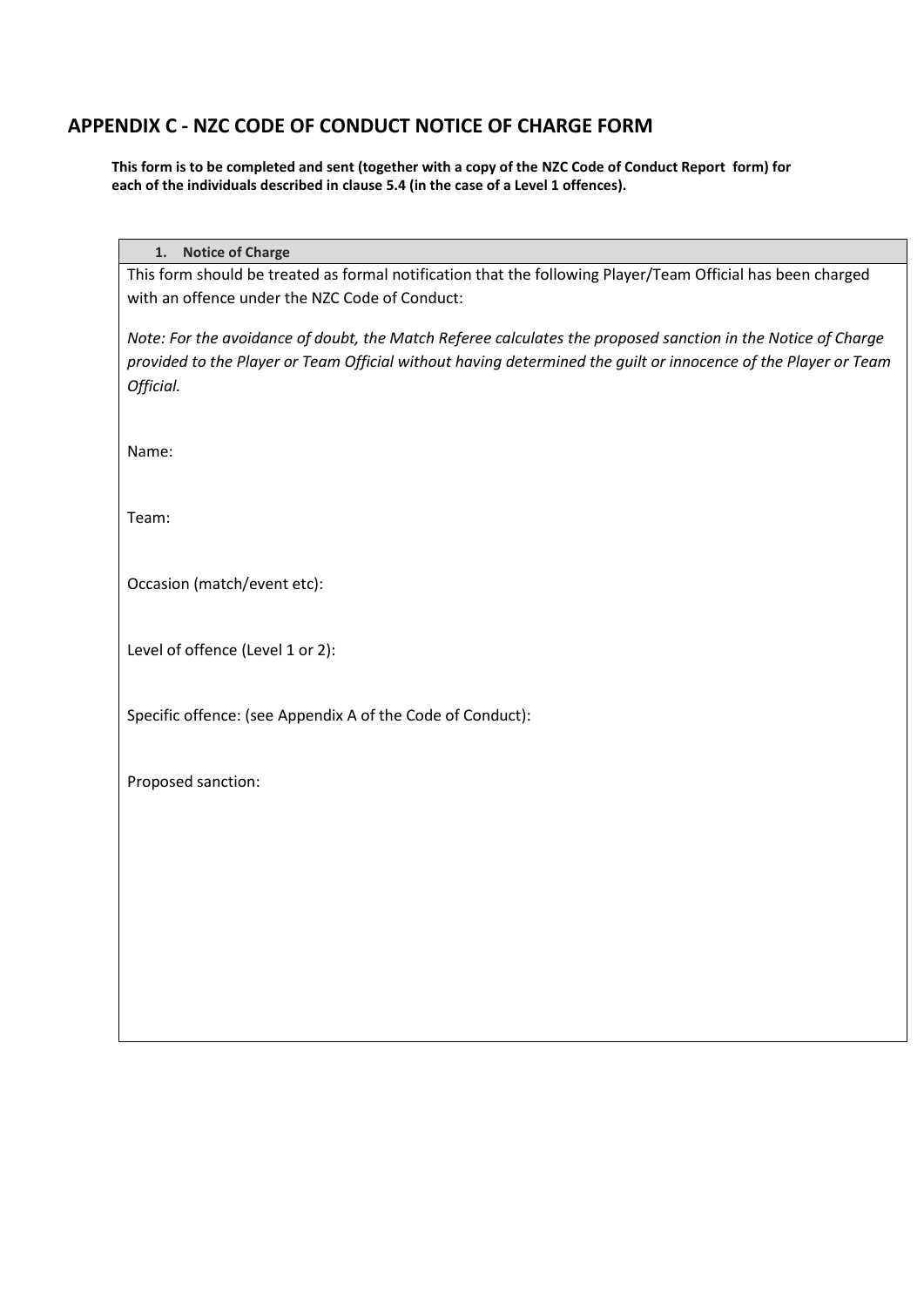|                                                                                                               | 2. Response to Charge                                                                                          |  |  |  |  |
|---------------------------------------------------------------------------------------------------------------|----------------------------------------------------------------------------------------------------------------|--|--|--|--|
| This form should be completed and signed by the Player/Team Official charged with the offence detailed        |                                                                                                                |  |  |  |  |
| above.                                                                                                        |                                                                                                                |  |  |  |  |
|                                                                                                               | Please select one of the three following options; complete the signature box below and return to the NZC Match |  |  |  |  |
|                                                                                                               | Referee no later than:                                                                                         |  |  |  |  |
|                                                                                                               |                                                                                                                |  |  |  |  |
|                                                                                                               | I admit the offence that I have been charged with and accept the imposition of the proposed                    |  |  |  |  |
|                                                                                                               | sanction (s) set out above, in which case that sanction will be imposed, no further action shall be            |  |  |  |  |
|                                                                                                               | taken against me and no hearing will be required.                                                              |  |  |  |  |
|                                                                                                               |                                                                                                                |  |  |  |  |
|                                                                                                               | I admit the offence that I have been charged with, but wish to dispute the prosed sanction(s) at               |  |  |  |  |
|                                                                                                               | a disciplinary hearing (the details of which are set out at section 3) in accordance with NZ's Code            |  |  |  |  |
|                                                                                                               | of Conduct.                                                                                                    |  |  |  |  |
|                                                                                                               |                                                                                                                |  |  |  |  |
|                                                                                                               | I deny the offence that I have been charged with and wish to contest the charge a t a full                     |  |  |  |  |
|                                                                                                               | disciplinary hearing (the details which are set out at section 3) in accordance with the NZC Code              |  |  |  |  |
|                                                                                                               | of Conduct.                                                                                                    |  |  |  |  |
|                                                                                                               |                                                                                                                |  |  |  |  |
| <b>SIGNATURE BOX</b>                                                                                          |                                                                                                                |  |  |  |  |
|                                                                                                               |                                                                                                                |  |  |  |  |
|                                                                                                               | Print Name of Player/Team Official:                                                                            |  |  |  |  |
|                                                                                                               |                                                                                                                |  |  |  |  |
|                                                                                                               |                                                                                                                |  |  |  |  |
| Signature:                                                                                                    |                                                                                                                |  |  |  |  |
|                                                                                                               |                                                                                                                |  |  |  |  |
|                                                                                                               |                                                                                                                |  |  |  |  |
| Date:                                                                                                         |                                                                                                                |  |  |  |  |
|                                                                                                               |                                                                                                                |  |  |  |  |
|                                                                                                               |                                                                                                                |  |  |  |  |
|                                                                                                               |                                                                                                                |  |  |  |  |
| <b>Hearing Details</b><br>3.<br>Level 1 Offences                                                              |                                                                                                                |  |  |  |  |
|                                                                                                               |                                                                                                                |  |  |  |  |
| Unless the Player/Team Official admits the offence and accepts the proposed sanction(s) above, a disciplinary |                                                                                                                |  |  |  |  |
| hearing in relation to this matter will be held in accordance with the NZC Code of Conduct as follows:        |                                                                                                                |  |  |  |  |
|                                                                                                               | Location:                                                                                                      |  |  |  |  |
|                                                                                                               |                                                                                                                |  |  |  |  |
| Date:                                                                                                         |                                                                                                                |  |  |  |  |
|                                                                                                               | Time:                                                                                                          |  |  |  |  |
|                                                                                                               |                                                                                                                |  |  |  |  |
|                                                                                                               | Video evidence to be used: YES/NO                                                                              |  |  |  |  |